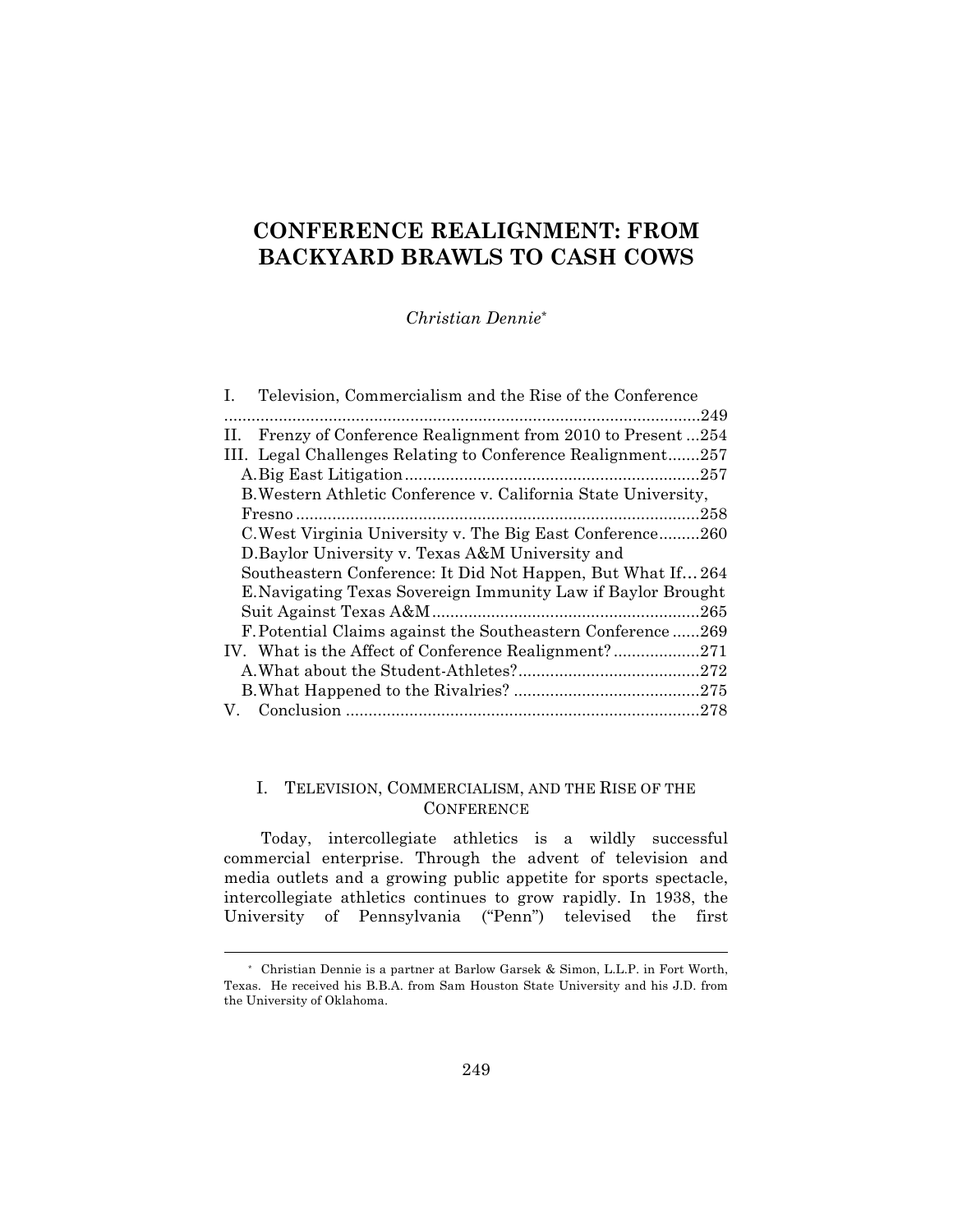intercollegiate football game, albeit to only six viewers.1 As the number of televisions in households across the country increased in the late 1940s, universities began to televise their athletic competitions.2 Then, in 1951, the National Collegiate Athletic Association ("NCAA") members endorsed a program of restricted live football telecasts, administered by the NCAA and continuing through the 1983 playing-season.3 NCAA member institutions were initially skeptical about the NCAA's control over television broadcasting, and Penn threatened to continue broadcasting its athletic contests within its own parameters.4 Penn, however, backed away from its position after the NCAA declared it a "member in bad standing" and four visiting opponents cancelled athletic contests with Penn for the 1951 season.5

In 1977, sixty-two of the largest college football programs formed the College Football Association ("CFA") to coordinate internal lobby efforts on behalf of major college football interests.6 The CFA desired to increase revenue for top college football programs, which included larger television revenue.7 In 1981, the CFA was offered a four-year \$180 million contract to pull its members' games from the NCAA television program with ABC and sell them independently to NBC. This would have been a sizeable increase in revenue for the sixty-two members of the CFA.8 Initially, the CFA members relented in light of the NCAA's threats to expel any institution, including all athletic programs that participated in removing their football contests from the NCAA television program.9

<sup>!!!!!!!!!!!!!!!!!!!!!!!!!!!!!!!!!!!!!!!!!!!!!!!!!!!!!!!!!!!!!!!!!!!!!!!!!!!!!!!!!!!!!!!!!!!!!!!!!!!!!!!!!!!!!!!!!!!!!!!!!!!!!!!!!!!!!!!</sup> <sup>1</sup> *Nat'l Collegiate Athletic Ass'n v. Bd. of Regents of Univ. of Okla*., 468 U.S. 85, 89 (1984).

<sup>2</sup> ANDREW ZIMBALIST, UNPAID PROFESSIONALS: COMMERCIALISM AND CONFLICT IN BIG-TIME COLLEGE SPORTS 91 (1988).

<sup>&</sup>lt;sup>3</sup> *A Brief History of NCAA Television Coverage*, NAT'L COLLEGIATE ATHLETIC ASS'N (2010),http://www.ncaa.org/wps/wcm/connect/broadcast/media/broadcasting/a+brief+ history+of+ncaa+television.

<sup>4</sup> MURRAY SPERBER, COLLEGE SPORTS, INC. 49 (New York: Henry Holt and Company, 1990).

<sup>5</sup> *Id.*

<sup>6</sup> KEITH DUNNAVANT, THE FORTY-YEAR SEDUCTION 114 (Newman, Ga.: Solovok Publishing, 1997).

<sup>7</sup> *Id.*

<sup>8</sup> *Id.* at 132.

<sup>9</sup> *Id.*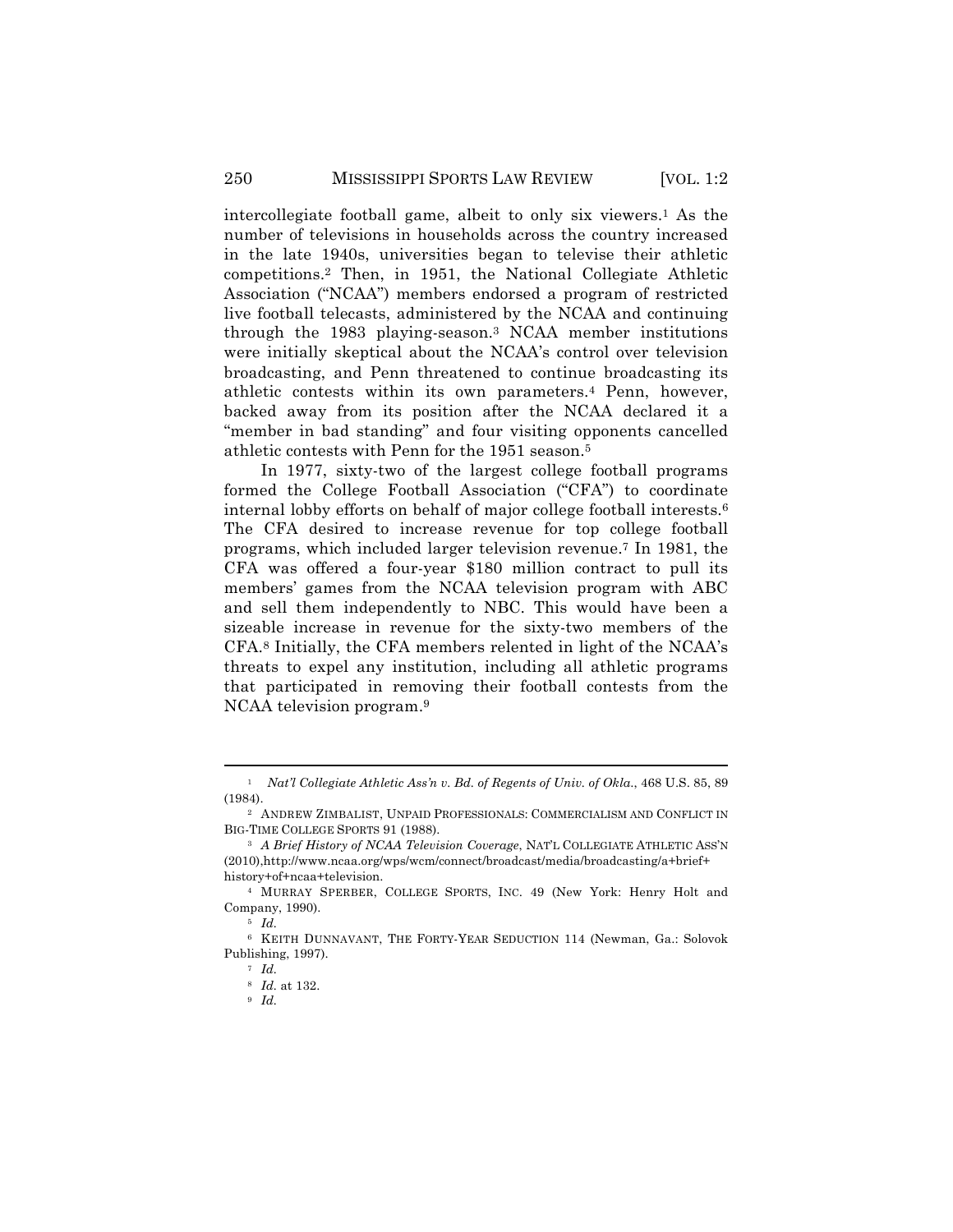The skepticism among CFA members only grew in the 1980s, with the CFA's support the University of Oklahoma ("Oklahoma") and the University of Georgia, in a legal action against the NCAA, alleging that the collective sale of football broadcast rights constituted an illegal cartel in restraint of trade.10After arguing the case to the United States Supreme Court, the Court determined that the NCAA violated Section 1 of the Sherman Act thereby ending the NCAA's centralized control of college football television broadcast rights;11 therefore, the CFA was free to enter into agreements on behalf of its sixty-two member body.

In the summer of 1984, the CFA negotiated the first of four successful television agreements spanning from 1984 to 1995. The first agreement was a one-year agreement with ABC for \$12 million.12 The CFA then negotiated three more television agreements including: a two-year agreement for 1985 and 1986 with ABC and ESPN, a four-year agreement for 1987-1990 with CBS and ESPN, and a final five-year agreement for 1991 to 1995 with ABC/ESPN.<sup>13</sup> With competition in the marketplace, fans were able to watch four times as many games following the invalidation of the NCAA's television rights agreement.14

As more football contests were televised nationally, the broadcasters began to develop a regional based format that generated concern among CFA members. One such concerned institution was the University of Notre Dame ("Notre Dame"). Notre Dame became unhappy with ABC's regional broadcast format and, consequently, resigned from the CFA to negotiate its own media rights agreement with NBC that ultimately totaled \$38 million over four years.15 Then, in 1995, CBS made a direct

<sup>!!!!!!!!!!!!!!!!!!!!!!!!!!!!!!!!!!!!!!!!!!!!!!!!!!!!!!!!!!!!!!!!!!!!!!!!!!!!!!!!!!!!!!!!!!!!!!!!!!!!!!!!!!!!!!!!!!!!!!!!!!!!!!!!!!!!!!!</sup> <sup>10</sup> A.A. FLEISHER, B.L. GOFF, & R.D. TOLLISON, THE NATIONAL COLLEGIATE ATHLETIC ASSOCIATION: A STUDY IN CARTEL BEHAVIOR 59 (1992).

<sup>11</sup> Bd. of Regents of Univ. of Okla., 468 U.S. at 106-13 (1984) (holding the record supported the district court's conclusion that the NCAA unreasonably restrained trade under the Sherman Act).

<sup>12</sup> Mark Asher, *ABC-CFA After TV Deal in Light of NBC-Notre Dame*, WASHINGTON POST, Feb. 8, 1990, at C12.

<sup>13</sup> DUNNAVANT, *supra*, note 6 at 159, 161-68, 198, 216*.*

<sup>14</sup> *Id.* at 163.

<sup>15</sup> Mark Asher, *ABC-CFA After TV Deal in Light of NBC-Notre Dame*, WASHINGTON POST, Feb. 8, 1990, at C12; William F. Reed, *All Shook Up: Seismic Shifts Are Altering the Sport's Landscape*, SPORTS ILLUSTRATED, Aug. 26, 1991.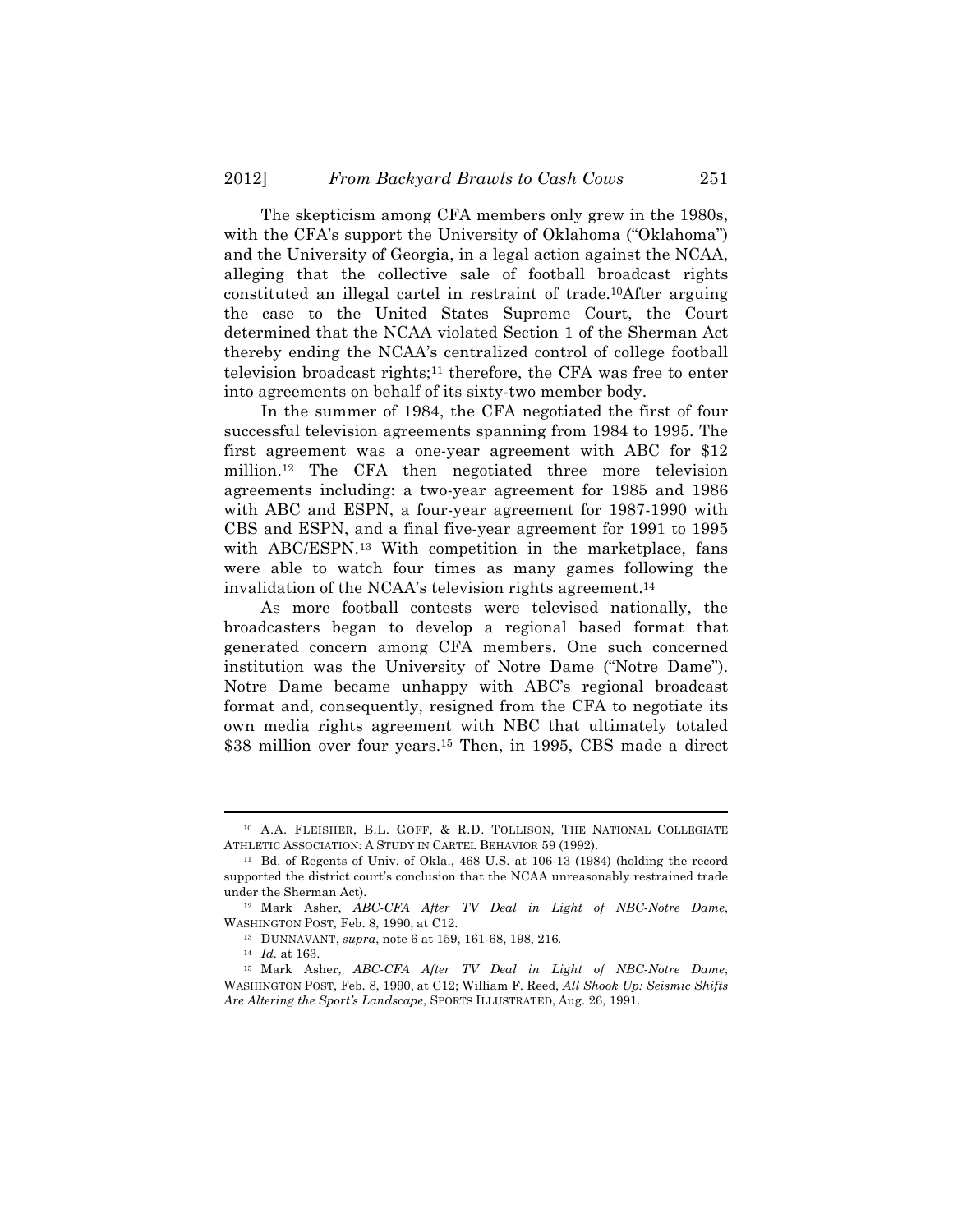pitch to the Southeastern Conference16 ("SEC") to acquire its television rights.17 CBS offered and the SEC accepted an offer of \$85 million over five years to move its football contests to CBS, which was double the average amount each team was receiving under the CFA agreement.18

With the CFA suffering as a result of the defections of Notre Dame and the SEC institutions, member institutions began to jockey for inclusion in conferences that had the best opportunity for large television revenue. The first conference concerned with losing its position among the elite was the Southwest Conference.19 In 1992, the University of Arkansas ("Arkansas") left the Southwest Conference to join the SEC, which boasted eighteen percent of the national television audience, which provided a larger viewing audience.20 Arkansas' defection left the all-Texas conference vulnerable, because it had only 6.7 percent of the nation's television sets.21 After the loss of Arkansas and major scandals on almost every Southwest Conference campus, the demise of the conference was inevitable. In the fall of 1996, Texas A&M University ("Texas A&M"), University of Texas ("UT"), Baylor University ("Baylor"), and Texas Tech University ("Tech") joined the Big Eight Conference institutions to create the Big 12 Conference<sup>22</sup> ("Big 12"), thus the Southwest Conference dissolved.23

<sup>16</sup> The Southeastern Conference has boasted a rich athletic history since its inception in 1933, which produced 140 national team championships since 1990. *About the SEC*, THE OFFICIAL SITE OF THE SOUTHEASTERN CONFERENCE, http://www.secdigitalnetwork.com/SECSPORTS/THESEC/AbouttheSEC.aspx.

<sup>17</sup> Tom Dienhart & Mike Hugenin, *CFA Bids Farewell After Accomplishing Its Goal*, THE SPORTING NEWS, June 30, 1997.

<sup>18</sup> *Id.*

<sup>19</sup> The Southwest Conference was founded in 1914 and operated until the conclusion of the 1995-96 athletic year. Gary Cartwright, *0:00 To Go: Time Has Run Out on the Southwest Conference, but What a Time it Was*, SPORTS ILLUSTRATED, Oct. 30, 1995.

<sup>20</sup> *A Look Back at the Southwest Conference*, TEXAS ALMANAC, http://www.texasalmanac.com/topics/sports/look-back-southwest-conference.

<sup>21</sup> *Id.*

<sup>22</sup> The Big 12 Conference began play in 1996 and boasts 42 NCAA team titles and 492 individual national championships. *The Big 12 Conference*, BIG 12 CONFERENCE - OFFICIAL ATHLETIC SITE (Nov. 28, 2011), http://www.big12sports.com/ViewArticle.dbml?DB\_OEM\_ID=10410&ATCLID=1514841

<sup>23</sup> *A Look Back at the Southwest Conference, supra*, note 20.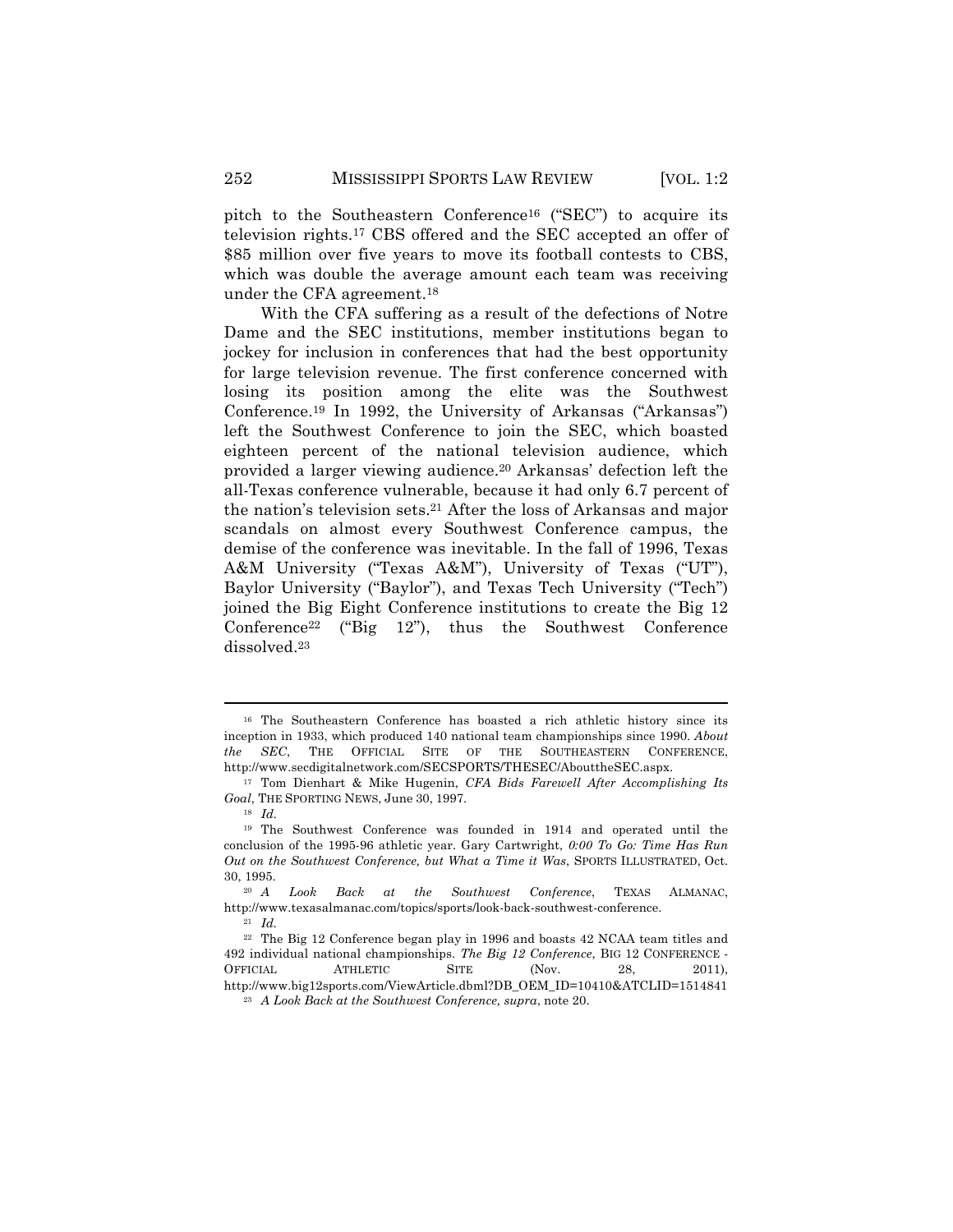Today, conferences have immense power with the ability to restructure the state of intercollegiate athletics. With the chase for stability among conference members and the pursuit of even more revenue, conferences look more like high school dating relationships than long-term marriages among institutions with similar academic and athletic goals. Conferences are now the sole negotiators among the purveyors in the media rights market and, thus, have substantial control to manipulate the market. Now, the media rights agreements entered into by conferences on behalf of their member institutions have inflated to in excess of \$1 billion. According to the *Sports Business Journal*, the major conferences have entered into the following media rights agreements:

| Conference | Terms                   | <b>Contract Years</b>                           | Network(s)             |
|------------|-------------------------|-------------------------------------------------|------------------------|
| Big Ten    | \$1 billion/10 years    | 2007-08 through 2016-17                         | ESPN/ABC               |
|            | \$200 million/6 years   | 2011-12 through 2016-17                         | <b>CBS</b>             |
|            | \$2.8 billion/25 years  | 2007-08 through 2031-32                         | Big Ten Ntk            |
| Big East   | \$200 million/6 years   | 2007-08 through 2012-13                         | ESPN/ABC               |
| <b>SEC</b> |                         | \$2.25 billion/15 years 2009-10 through 2023-24 | ESPN/ABC               |
|            |                         | \$825 million/15 years 2009-10 through 2023-24  | CBS                    |
| ACC.       |                         | \$1.86 billion/12 years 2011-12 through 2022-23 | ESPN/ABC               |
| $Big$ 12   | \$1.17 billion/13 years | 2012-13 through 2025-26                         | Fox                    |
|            | \$480 million/8 years   | 2008-09 through 2015-16                         | ESPN/ABC               |
|            | \$78 million/4 years    | 2008-09 through 2011-12                         | <b>FSN</b>             |
| $Pac-12$   | \$3 billion/12 years    | 2011-12 through 2022-23                         | ESPN/Fox <sup>24</sup> |

With the increase in media rights agreements, conferences are increasingly powerful, and possibly more powerful than the NCAA. With such power and the ability to re-open media rights agreements with the addition of new members, conference realignment, at least for the time being, is a side effect of the omnipotence and desire for increased revenue.25 Conferences are now major players that can create seismic shifts in institution membership, revenue, and loyalty.

This article argues that conference realignment erodes many of the rivalries that make college sports exceptional and how it

<sup>25</sup> *Id.*

<sup>!!!!!!!!!!!!!!!!!!!!!!!!!!!!!!!!!!!!!!!!!!!!!!!!!!!!!!!!!!!!!!!!!!!!!!!!!!!!!!!!!!!!!!!!!!!!!!!!!!!!!!!!!!!!!!!!!!!!!!!!!!!!!!!!!!!!!!!</sup> <sup>24</sup> Michael Smith and John Durand, *Expanding ACC Will Reopen ESPN Deal*, SPORTS BUS. J. 1 & 32 (Sep. 26-Oct. 2, 2011).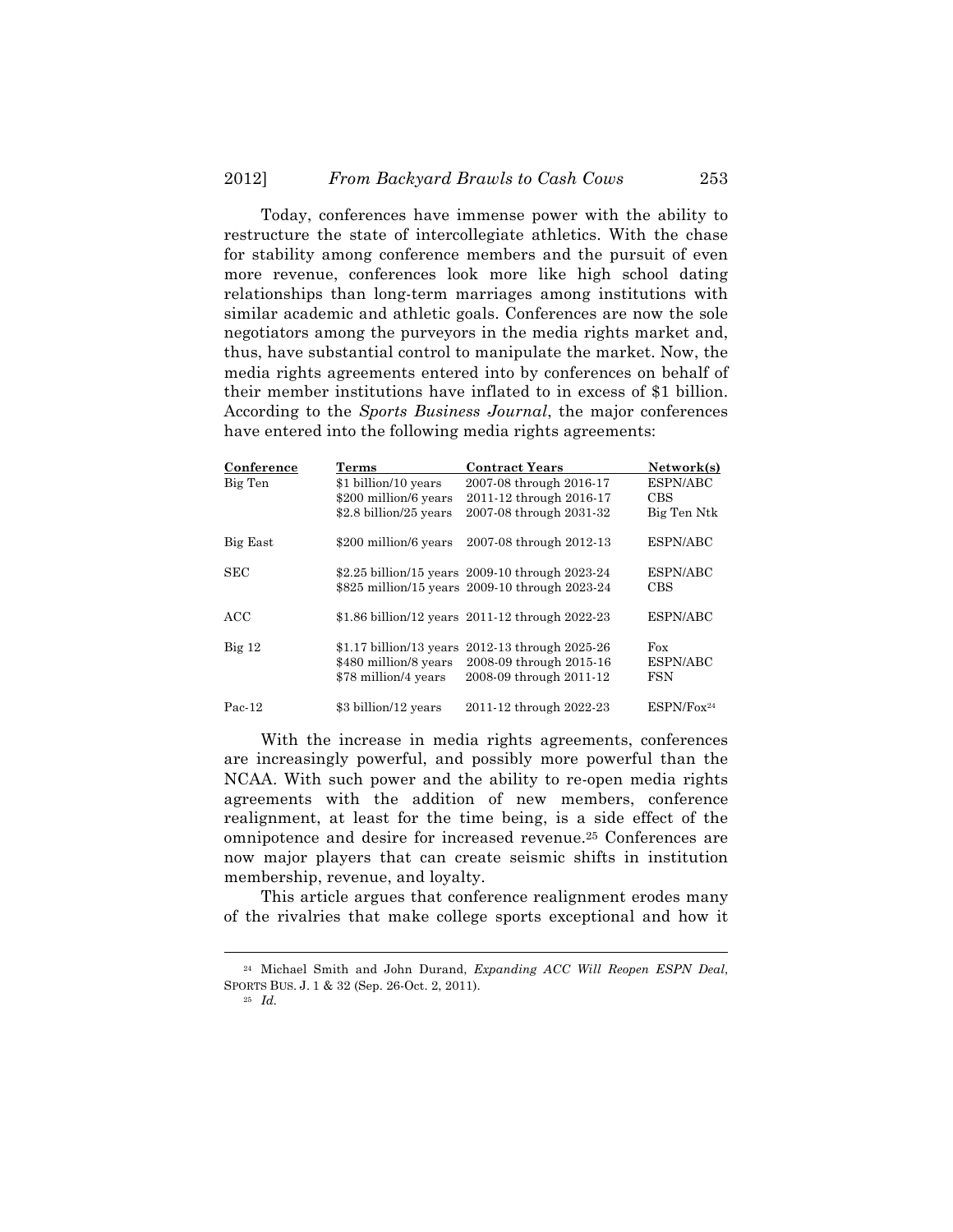### 254 MISSISSIPPI SPORTS LAW REVIEW [VOL. 1:2

fails to account for the better interests of student-athletes. Intercollegiate athletics must change and redirect its focus to matters that benefit student-athletes instead of additional revenue. Part II of this article describes the changes to conference membership since 2010. Part III discusses recent conference realignment litigation. Finally, Part IV discusses the impact of conference realignment on student-athletes and the loss of rivalries among longtime conference rivals.

### II. THE FRENZY OF CONFERENCE REALIGNMENT FROM 2010 TO PRESENT

In December 2009, the Big Ten Conference26 ("Big Ten") announced its interest in conference expansion.27 Such an announcement led to rampant speculation and ultimately an ongoing case of intercollegiate athletic musical chairs. The following Division I institutions have changed their conference affiliation since 2010:

| Institution                          | <b>Former Conference</b> | <b>New Conference</b>   |
|--------------------------------------|--------------------------|-------------------------|
| Air Force Academy <sup>28</sup>      | <b>MWC</b>               | MWC/CUSA Merger         |
| Belmont Univ. <sup>29</sup>          | Atlantic Sun             | Ohio Valley             |
| Boise State Univ. <sup>30</sup>      | WAC/MWC                  | Big East (football)/WAC |
| Brigham Young Univ. <sup>31</sup>    | <b>MWC</b>               | WCC/Independent         |
| Cal. St. Univ., Fresno <sup>32</sup> | WAC                      | <b>MWC</b>              |

<sup>26</sup> The Big Ten Conference was formed in 1896. *About the Conference*, BIG TEN CONFERENCE OFFICIAL ATHLETIC SITE, http://www.bigten.org/school-bio/big10-schoolbio.html.

!!!!!!!!!!!!!!!!!!!!!!!!!!!!!!!!!!!!!!!!!!!!!!!!!!!!!!!!!!!!!!!!!!!!!!!!!!!!!!!!!!!!!!!!!!!!!!!!!!!!!!!!!!!!!!!!!!!!!!!!!!!!!!!!!!!!!!!

<sup>27</sup> *Big Ten Statement on Expansion,* BIG TEN CONFERENCE OFFICIAL ATHLETIC SITE (Dec. 15, 2009), http://www.bigten.org/genrel/121509aaa.html.

<sup>28</sup> *C-USA Board to Talk Merger,* ESPN OFFICIAL WEB SITE (FEB. 8, 2012), http://espn.go.com/college-sports/story/\_/id/7554045/conference-usa-board-discusspossibility-merging-mountain-west-source-says.

<sup>29</sup> *Belmont to Join OVC,* COLLEGE SPORTS INFO. OFFICIAL WEB SITE (MAY 13, 2011) http://collegesportsinfo.com/2011/05/13/belmont-to-join-ovc/.

<sup>30</sup> *Boise State Moves to Mountain West,* ESPN OFFICIAL WEB SITE (June 11, 2010), http://sports.espn.go.com/ncaa/news/story?id=5276064.

<sup>31</sup> Brigham Young University competes in the West Coast Conference in all sports other than football. The football team is an independent and is not affiliated with a conference. Diamond Leung, *BYU Set to Join the West Coast Conference,* ESPN OFFICIAL WEB SITE (June 30, 2010), http://espn.go.com/blog/collegebasketballnation/post/\_/id/32536/byu-set-to-join-thewest-coast-conference.

<sup>32</sup> *Nevada, Fresno State move to MWC,* ESPN OFFICIAL WEB SITE (Sep. 21, 2010), http://sports.espn.go.com/ncaa/news/story?id=5474774.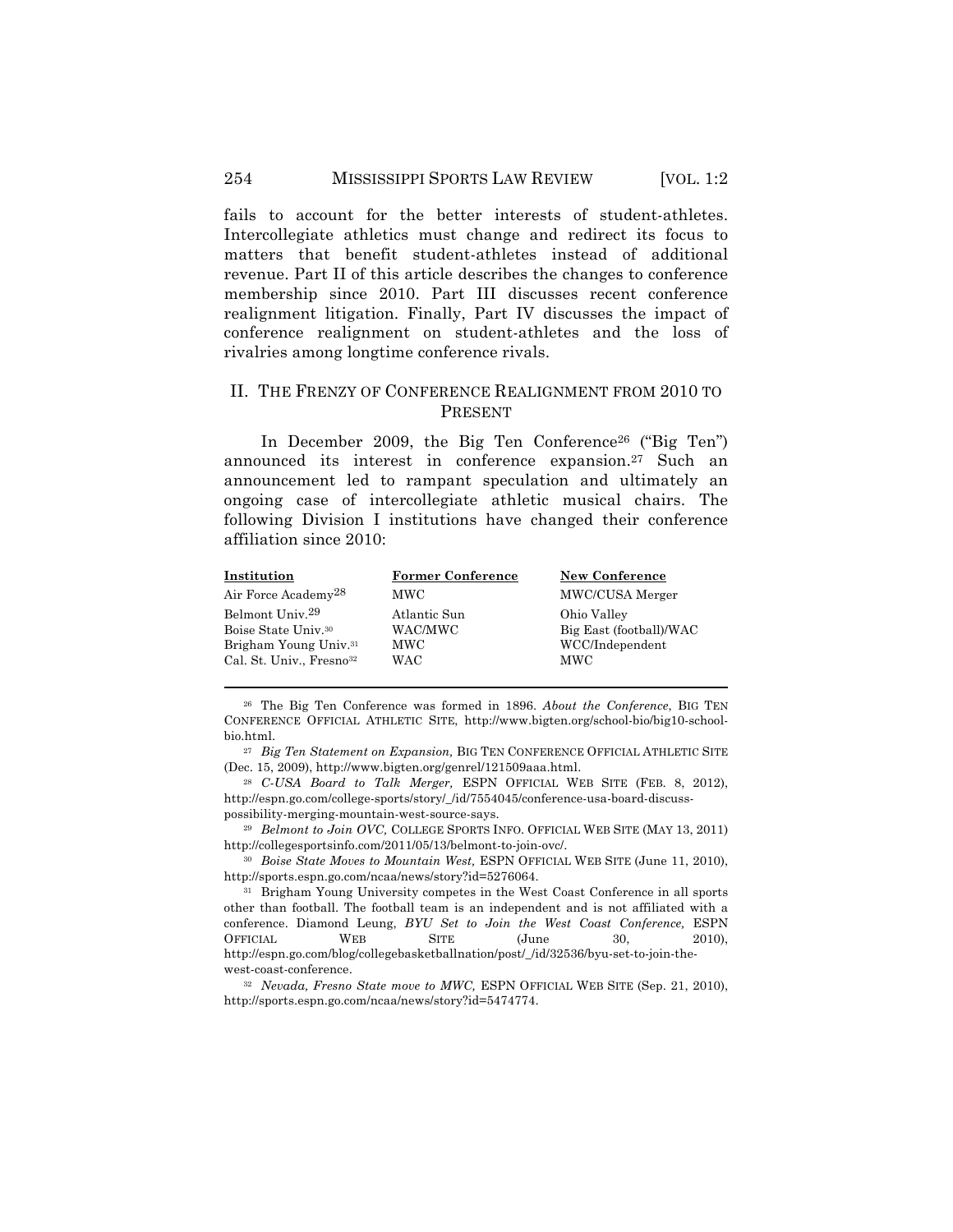| Colorado State Univ. <sup>33</sup>                    | <b>MWC</b>        | MWC/CUSA Merger     |
|-------------------------------------------------------|-------------------|---------------------|
| East Carolina Univ. <sup>34</sup>                     | MWC               | MWC/CUSA Merger     |
| Houston Baptist Univ. <sup>35</sup>                   | Great West        | Southland           |
| Marshall Univ.36                                      | Conference USA    | MWC/CUSA Merger     |
| Naval Academy <sup>37</sup>                           | Independent       | Big East (football) |
| Northern Kentucky Univ. <sup>38</sup>                 | <b>GLVC</b>       | Atlantic Sun        |
| Oral Roberts Univ. <sup>39</sup>                      | The Summit League | Southland           |
| Rice Univ. <sup>40</sup>                              | Conference USA    | MWC/CUSA Merger     |
| San Diego State Univ. <sup>41</sup>                   | <b>MWC</b>        | Big East            |
| Southern Methodist Univ. <sup>42</sup> Conference USA |                   | Big East            |
| Southern Utah Univ. <sup>43</sup>                     | The Summit League | Big Sky             |
| Syracuse Univ. <sup>44</sup>                          | Big East          | ACC                 |
| Temple Univ. <sup>45</sup>                            | Atlantic 10       | Big East            |
| Texas A&M Univ.46                                     | Big 12            | SEC                 |
| Texas Christian Univ.47                               | MWC/Big East      | $Big$ 12            |
|                                                       |                   |                     |

<sup>33</sup> *Supra* note 28.

<sup>34</sup> *Id*.

<sup>35</sup> *Houston Baptist to Join Southland on July 1, 2013, SOUTHLAND CONFERENCE* OFFICIAL WEB SITE (NOV. 21, 2011), http://www.southland.org/ViewArticle.dbml?DB\_OEM\_ID=18400&ATCLID=205336618

!!!!!!!!!!!!!!!!!!!!!!!!!!!!!!!!!!!!!!!!!!!!!!!!!!!!!!!!!!!!!!!!!!!!!!!!!!!!!!!!!!!!!!!!!!!!!!!!!!!!!!!!!!!!!!!!!!!!!!!!!!!!!!!!!!!!!!!

<sup>36</sup> *Supra* note 28.

<sup>37</sup> *Navy to Make Big East Its First Football Conference Home, BIG EAST* NFERENCE OFFICIAL WEB SITE (JAN. 24, 2012). CONFERENCE OFFICIAL WEB SITE (JAN. 24, 2012), http://www.bigeast.org/News/tabid/435/Article/230685/navy-to-make-big-east-its-firstfootball-conference-home.aspx.

<sup>38</sup> *Northern Kentucky Joins Atlantic Sun,* ATLANTIC SUN CONFERENCE OFFICIAL WEB SITE (DEC. 8, 2011), http://www.atlanticsun.org/msoccer/news/2011- 12/5920/northern-kentucky-to-join-atlantic-sun/.

<sup>39</sup> *Oral Roberts to Join Southland Conference,* SOUTHLAND CONFERENCE OFFICIAL  $WEB$  SITE  $(OCT. 25, 2011),$ http://www.southland.org/ViewArticle.dbml?DB\_OEM\_ID=18400&ATCLID=205322100

<sup>40</sup> *Supra* note 28.

<sup>41</sup> *Big East Conference Introduces 5 New Schools,* ESPN OFFICIAL WEB SITE (DEC.

8, 2011), http://espn.go.com/college-sports/story/\_/id/7327683/big-east-conferenceintroduces-boise-state-broncos-san-diego-state-aztecs-houston-cougars-smu-mustangsucf-knights.

<sup>42</sup> *Id*.

<sup>43</sup> *Southern Utah, North Dakota Join Big Sky,* BIG SKY CONFERENCE OFFICIAL WEB SITE (NOV. 1, 2010), http://www.bigskyconf.com/news/2010/11/1/GEN\_1101105326.aspx.

<sup>44</sup> *See* Darcy, *infra*, note 64.

<sup>45</sup> Temple Joins Big East Conference, BIG EAST CONFERENCE OFFICIAL WEB SITE (MAR. 7, 2012), http://www.bigeast.org/News/tabid/435/Article/232409/templeuniversity-joins-big-east-conference.aspx.

<sup>46</sup> Mitch Sherman, *A&M Doing its Recruiting Homework,* ESPN OFFICIAL WEB SITE (Oct. 4, 2011), http://espn.go.com/collegesports/recruiting/football/story/\_/id/7058408/texas-looking-perfect-sec-player.

<sup>47</sup> Texas Christian University joined the Big 12 Conference and left the Big East Conference without playing a single game in the Big East Conference. Andrea Adelson, *TCU Leaves for Big 12 as Expected,* ESPN OFFICIAL WEB SITE (Oct. 10, 2011), http://espn.go.com/blog/bigeast/post/\_/id/24805/tcu-leaves-for-big-12-as-expected.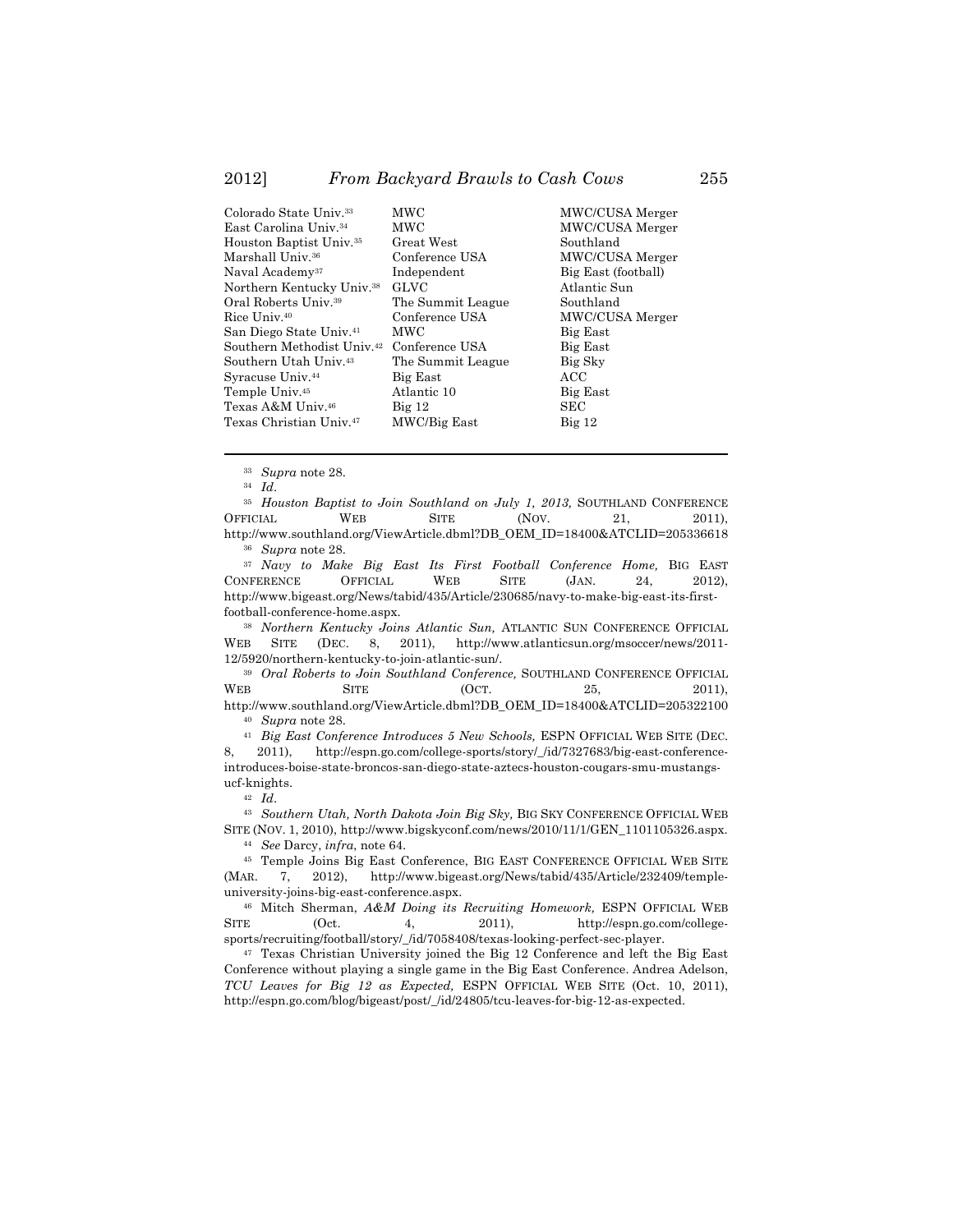| Texas State Univ.48                     | Southland      | <b>WAC</b>        |
|-----------------------------------------|----------------|-------------------|
| Tulane Univ.49                          | Conference USA | MWC/CUSA Merger   |
| Univ. of Ala., Birmingham <sup>50</sup> | Conference USA | MWC/CUSA Merger   |
| Univ. of Central Florida <sup>51</sup>  | Conference USA | Big East          |
| Univ. of Colorado <sup>52</sup>         | $Big$ 12       | Pac 12            |
| Univ. of Denver <sup>53</sup>           | Sun Belt       | <b>WAC</b>        |
| Univ. of Hawaii54                       | WAC            | MWC/Big West      |
| Univ. of Houston <sup>55</sup>          | Conference USA | Big East          |
| Univ. of Memphis <sup>56</sup>          | Conference USA | Big East          |
| Univ. of Missouri <sup>57</sup>         | $Big$ 12       | <b>SEC</b>        |
| Univ. of Nebraska58                     | $Big$ 12       | Big 10            |
| Univ. of Nebraska Omaha59               | MIAA           | The Summit League |
| Univ. of Nevada <sup>60</sup>           | <b>WAC</b>     | <b>MWC</b>        |
| Univ. of Nev., Las Vegas <sup>61</sup>  | MWC            | MWC/CUSA Merger   |
| Univ. of New Mexico <sup>62</sup>       | MWC            | MWC/CUSA Merger   |
| Univ. of North Dakota <sup>63</sup>     | Great West     | Big Sky           |
|                                         |                |                   |

<sup>48</sup> Art Garcia, *Texas-Arlington Expected to Join WAC,* ESPN OFFICIAL WEB SITE (July 14, 2011), http://espn.go.com/dallas/ncb/story/\_/id/6766969/texas-arlingtonmavericks-expected-join-wac.

!!!!!!!!!!!!!!!!!!!!!!!!!!!!!!!!!!!!!!!!!!!!!!!!!!!!!!!!!!!!!!!!!!!!!!!!!!!!!!!!!!!!!!!!!!!!!!!!!!!!!!!!!!!!!!!!!!!!!!!!!!!!!!!!!!!!!!!

<sup>49</sup> *Supra* note 28.

<sup>50</sup> *Id*.

<sup>51</sup> *Supra* note 41.

<sup>52</sup> *Colorado to Pac-10 in 2011 Still an Option,* ESPN OFFICIAL WEB SITE (Aug. 19, 2010), http://sports.espn.go.com/ncaa/news/story?id=5474774.

<sup>53</sup> Ted Miller, *Sources: Three Teams to Join WAC,* ESPN OFFICIAL WEB SITE, (Nov. 10, 2010), http://espn.go.com/blog/pac10/post/\_/id/13361/colorado-to-pac-10-in-2011-stillan-option.

<sup>54</sup> Andy Katz, The University of Hawaii joined the Mountain West Conference in football and the Big West Conference in all other sports. *Hawaii Joins MWC, Big West for 2012,* ESPN OFFICIAL WEB SITE (Dec. 10, 2010), http://sports.espn.go.com/ncaa/news/story?id=5907111.

<sup>55</sup> *Supra* note 41.

<sup>56</sup> University of Memphis Joins Big East Conference, BIG EAST CONFERENCE OFFICIAL WEB SITE (FEB. 8, 2012), http://www.bigeast.org/News/tabid/435/Article/231211/university-of-memphis-joins-bigeast-conference.aspx.

<sup>57</sup> Edward Aschoff, *Welcome to the SEC Missouri,* ESPN OFFICIAL WEB SITE (Nov. 7, 2011), http://espn.go.com/blog/sec/post/\_/id/32521/welcome-to-the-sec-missouri.

<sup>58</sup> Adam Rittenberg, *Nebraska to Celebrate B1G Arrival Friday,* ESPN OFFICIAL WEB SITE (June 30, 2011), http://espn.go.com/blog/bigten/post/\_/id/28632/nebraska-tocelebrate-b1g-arrival-friday.

<sup>59</sup> University of Nebraska at Omaha Accepts Invitation to Join Summit League, THE SUMMIT LEAGUE CONFERENCE OFFICIAL WEB SITE (MAR. 25, 2011), http://www.thesummitleague.org/ViewArticle.dbml?DB\_OEM\_ID=3900&ATCLID=205 122920.

<sup>60</sup> *Nevada, Fresno State move to MWC,* ESPN OFFICIAL WEB SITE (Aug. 19, 2010), http://sports.espn.go.com/ncaa/news/story?id=5474774.

<sup>61</sup> *Supra* note 28.

<sup>62</sup> *Id*.

<sup>63</sup> *Supra* note 43.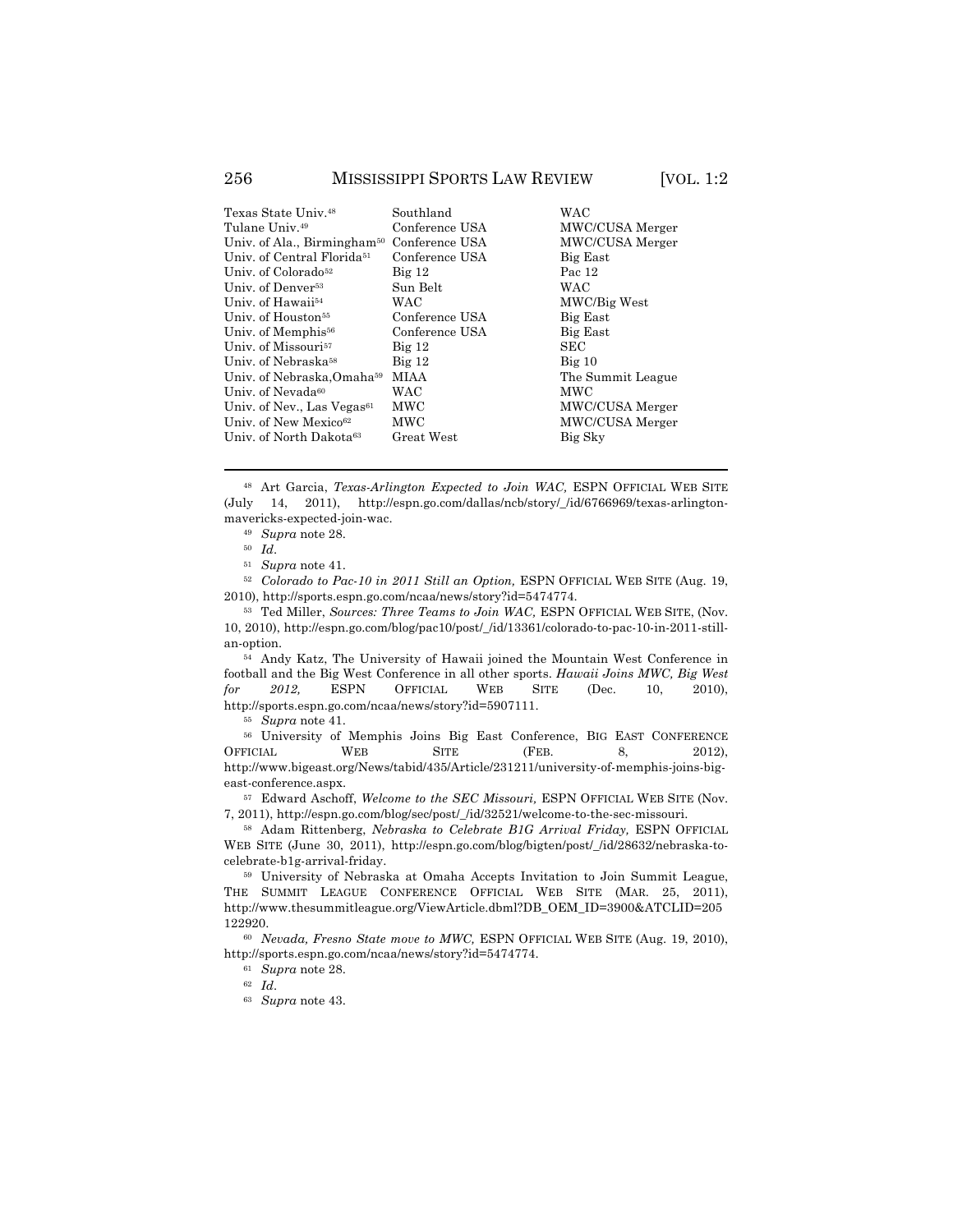| Big East       | ACC               |
|----------------|-------------------|
| Independent    | <b>WAC</b>        |
| Great West     | The Summit League |
| Conference USA | MWC/CUSA Merger   |
| Southland      | <b>WAC</b>        |
| Conference USA | MWC/CUSA Merger   |
| Southland      | WAC               |
| Conference USA | MWC/CUSA Merger   |
| MWC            | Pac 12            |
| MWC            | MWC/CUSA Merger   |
| Big East       | $Big$ 12          |
|                |                   |

There is further speculation other institutions will soon change conferences. Because of the mass movement of institutions, conferences at all levels of play are affected and are seemingly fighting to remain in existence.

#### III.LEGAL CHALLENGES RELATING TO CONFERENCE REALIGNMENT

#### *A. Big East Litigation*

Following the announcement that the University of Miami ("Miami"), Virginia Polytechnic Institute and State University

<sup>64</sup> Kieran Darcy, *Syracuse, Pitt Stuck in Big East Until 2014,* ESPN OFFICIAL WEB SITE (Sept. 20, 2011), http://espn.go.com/blog/new-york/colleges/post/\_/id/2610/syracusepitt-stuck-in-big-east-until-2014.

<sup>65</sup> Diamond Leung, *Seattle Looks Forward to WAC,* ESPN OFFICIAL WEB SITE (June 14, 2011), http://espn.go.com/blog/collegebasketballnation/post/\_/id/31952/seattlelooks-forward-to-the-wac.

<sup>66</sup> South Dakota Accepts Invitation to Join Summit League, THE SUMMIT LEAGUE CONFERENCE OFFICIAL WEB SITE (MAR. 25, 2011), http://www.thesummitleague.org/ViewArticle.dbml?DB\_OEM\_ID=3900&ATCLID=372 0305.

<sup>67</sup> *Supra* note 28.

<sup>68</sup> Andy Katz, *Sources: Three Teams to Join WAC,* ESPN OFFICIAL WEB SITE (Nov. 10, 2010), http://sports.espn.go.com/ncaa/news/story?id=5789078.

<sup>69</sup> *Supra* note 28.

<sup>70</sup> Andy Katz, *Sources: Three Teams to Join WAC,* ESPN OFFICIAL WEB SITE (Nov. 10, 2010), http://sports.espn.go.com/ncaa/news/story?id=5789078.

<sup>71</sup> Supra note 28.

<sup>72</sup> Ted Miller, *Happy Pac-12 Day!*, ESPN OFFICIAL WEB SITE (July 1, 2010), http://espn.go.com/blog/pac10/post/\_/id/22870/happy-pac-12-day.

<sup>73</sup> *Supra* note 28.

<sup>74</sup> David Ubben, *Big 12 Sees WVU as a Member in 2012,* ESPN OFFICIAL WEB SITE (Nov. 2, 2010), http://espn.go.com/blog/big12/post/\_/id/37852/big-12-sees-wvu-as-amember-in-2012.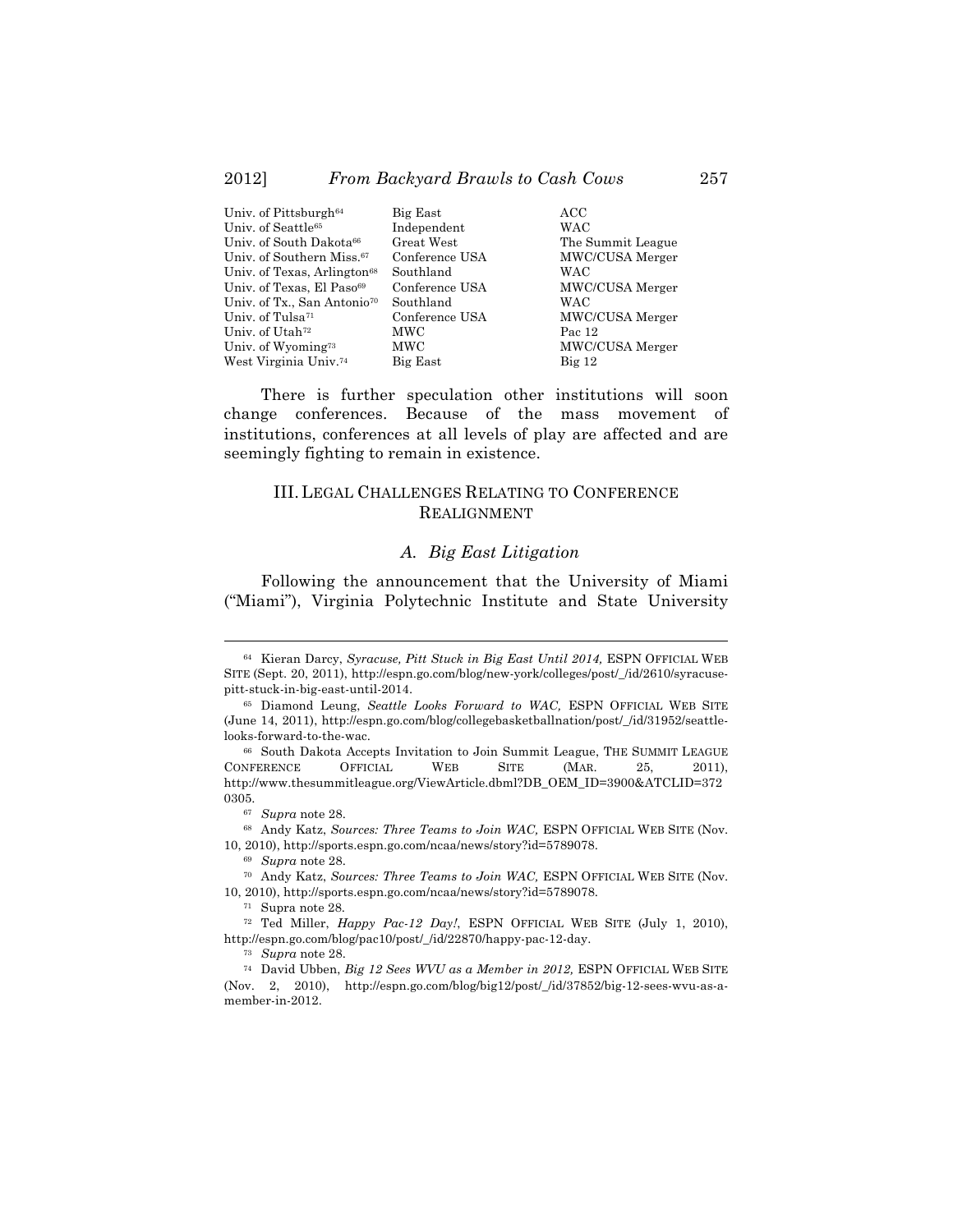("Virginia Tech"), and Boston College would leave the Big East Conference ("Big East") to join the Atlantic Coast Conference75 ("ACC"), a flurry of the members of the Big East filed lawsuits and countersuits.76 The loss of these institutions placed the Big East in a less than advantageous position, because these institutions were the strongest football competitors in the conference. Understandably, the University of Connecticut ("UConn") filed suit against Miami, Virginia Tech, Boston College, and the ACC for, among other things, breach of contract and breach of fiduciary duties.77 Additionally, Boston College filed suit against the Big East seeking a declaration of the proper interpretation of the conference bylaws relating to the withdrawal notice and withdrawal fee.78 After years of dispute, the Big East added several membership institutions to replace the departed institutions, and the parties settled all of the pending lawsuits against one another.79 The departing institutions agreed to pay \$5 million to settle all claims and agreed to schedule nine football games against Big East competition from 2008 to 2012.80

# *B. Western Athletic Conference v. California State University, Fresno*

Following California State University, Fresno State University ("Fresno State") and the University of Nevada's ("Nevada") announcements that they intended to join the

<sup>75</sup> The Atlantic Coast Conference was founded on May 8, 1953 with seven initial members and currently has twelve member institutions. *About the ACC*, THE OFFICIAL ATHLETIC SITE OF THE ATLANTIC COAST CONFERENCE, http://www.theacc.com/thisis/acc-this-is.html?&rsrc=nav.

<sup>76</sup> *Conference Schedule Games as Part of Settlement*, ESPN OFFICIAL WEB SITE (May 3, 2005), http://sports.espn.go.com/ncaa/news/story?id=2052787.

<sup>77</sup> Univ. of Conn. v. Univ. of Miami, Cause No. X07CV030081757S, 2003 Conn. Super LEXIS 2745 (Oct. 10, 2003); Univ. of Conn. v. Atl. Coast Conf., Cause No. X07CV030082695S, 2004 Conn. Super LEXIS 369 (Feb. 23, 2004).

<sup>78</sup> The court granted Boston College's motion for summary judgment and determined that Boston College could withdraw from the Big East on July 1, 2005, with the payment of a \$1 million withdrawal fee, or before July 1, 2005, with the payment of a \$2 million withdrawal fee. Trustees of Boston Coll. v. Big E. Conf., Cause No. 03-4818 BLS, 2004 Mass. Super LEXIS 298 \*26-27 (Aug. 18, 2004).

<sup>79</sup> W. Va. Univ. Bd. of Governors v. Big E. Conf., No. 11-C-695 at 4 (W. Va. Cir. Ct. Oct. 31, 2011) [hereinafter WVU Complaint]. Complaint for Declaratory Judgment, Breach of Contract, and Permanent Injunctive Relief.

<sup>80</sup> *Conferences Schedule Games as Part of Settlement*, ESPN OFFICIAL WEB SITE (May 3, 2005), http://sports.espn.go.com/ncaa/news/story?id=2052787.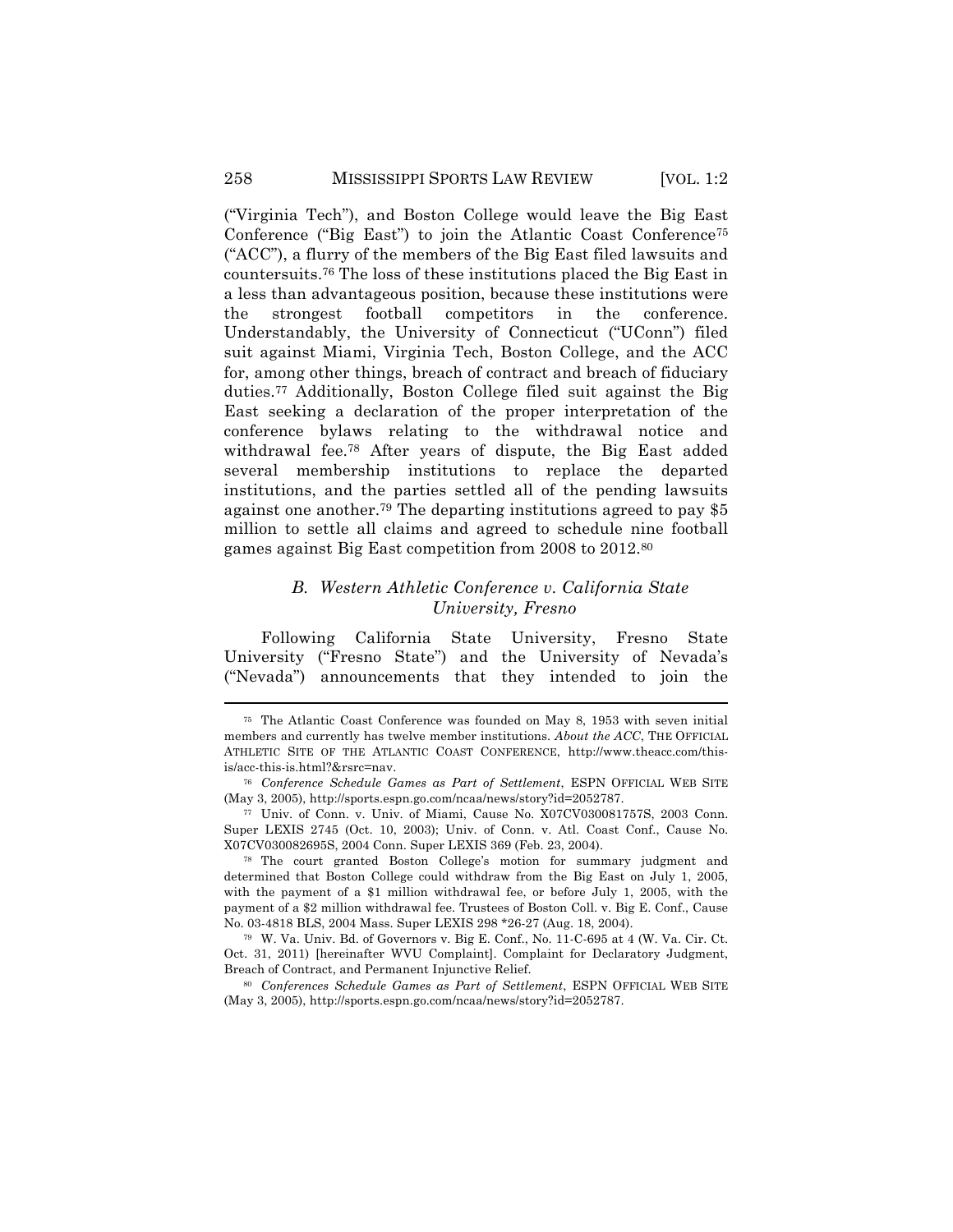Mountain West Conference81 ("Mountain West"), the Western Athletic Conference ("WAC") filed suit seeking declaratory and injunctive relief against Fresno State, Nevada, and the Mountain West.82 According to Section 7 of the WAC Bylaws,

[a]ny member may withdraw from the Conference by filing with each of the other Members and the Commissioner of the Conference, on or before July 1 of any year, an official notice of withdrawal, in which event the withdrawal shall be effective the following June 30. Any withdrawing Member shall, however, play all approved athletic competitions scheduled with the other Members in accordance with the governing contract unless such competitions are waived by written consent of the parties affected.83

Fresno State and Nevada provided notice of withdrawal subsequent to the June 30th deadline provided in the WAC Bylaws. They also specifically provided notice of withdrawal on August 20, 2010 and August 24, 2010;84 however, on July 1, 2011, both institutions expressed a desire to compete in the Mountain West. The WAC argued the potential competition violated the Bylaws' terms.85

The WAC asserted that Fresno State and Nevada's defections would cause great harm to its membership; therefore, it sought a declaration that both institutions are bound by the WAC Bylaws and must remain members of the WAC through June 30, 2012.86 Additionally, the WAC argued that the conference and its remaining members will suffer immediate irreparable injury for the following reasons: 1) the incalculable and severe financial injury to the WAC and its remaining institutions because their departure places negotiations for media rights with ESPN in jeopardy; 2) the impossibility of scheduling football games; 3) the

<sup>81</sup> The Mountain West Conference started in 1999 and has celebrated three team national championships and twenty-seven individual national championships since its inception. *This is the Mountain West*, MOUNTAIN WEST CONFERENCE OFFICIAL ATHLETIC SITE, http://www.themwc.com/about/mwc-about.html.

<sup>82</sup> W. Athletic Conf. v. Cal. State Univ., Fresno, No. 10 CV-4281 (Colo. Dist. Ct., Sept. 9, 2010) [hereinafter WAC Complaint].

<sup>83</sup> *Id.* at 2.

<sup>84</sup> *Id.* at 2-3.

<sup>85</sup> *Id.*

<sup>86</sup> *Id.* at 3.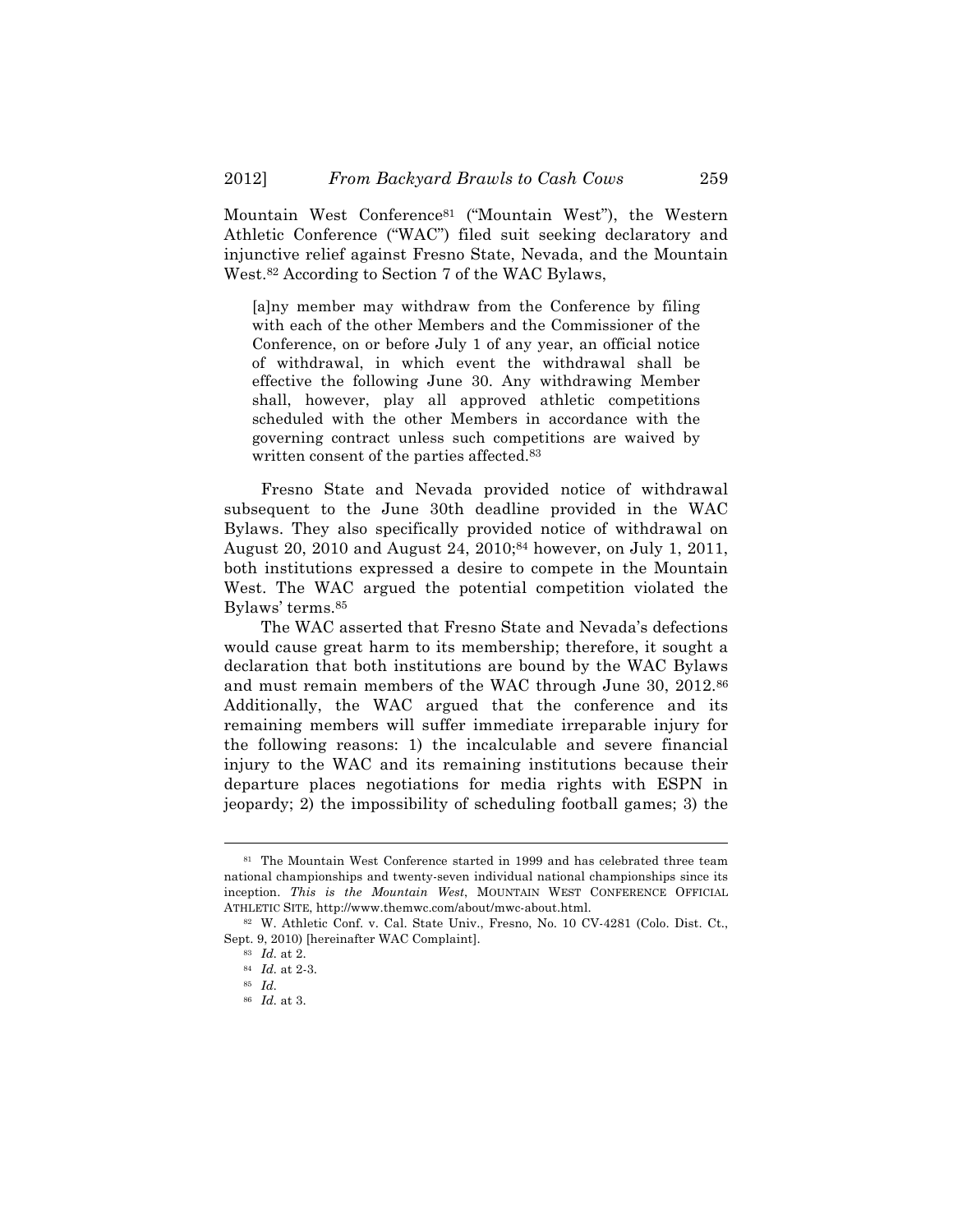irreparable injury to the status of the WAC to receive revenue distribution from the  $BCS$ ;<sup>87</sup> 4) the irreparable injury to the conference's national stature; 5) the premature departure of Fresno State and Nevada would irreparably interfere with the process and prospects of finding acceptable replacement institutions; and 6) the departure of Fresno State and Nevada would jeopardize the prospects of the WAC fulfilling its football bowl obligations.88 As a result, the WAC sought injunctive relief to prohibit Fresno State, Nevada, and the Mountain West "from scheduling any athletic contests that will interfere with the scheduling of [WAC] games . . . through the 2011-13 athletic seasons."89

Shortly after filing, the parties resolved the dispute and entered into a settlement agreement.90 According to the terms of the agreement, Fresno State and Nevada each agreed to pay the WAC \$900,000 for a combined total of \$1.8 million.<sup>91</sup> In exchange, Fresno State and Nevada agreed to compete in the WAC through June 30, 2012, and the WAC agreed to release its claims against both institutions.92

# *C. West Virginia University v. The Big East Conference*

On October 31, 2011, West Virginia University ("WVU"), by and through the West Virginia Board of Governors, filed suit against the Big East<sup>93</sup> seeking declaratory relief, permanent

<sup>87</sup> The BCS has served as a five game showcase of college football designed to ensure the top two rated teams in the country meet for a national championship game and to create exciting matchups among eight other highly competitive teams. Michael A. McCann, *Antitrust, Governance, and Postseason College Football*, 52 B.C. L. REV. 517, 517-18 (2011).

<sup>88</sup> *See* WAC Complaint, *supra*, note 82 at 4.

<sup>89</sup> *Id.* at 5.

<sup>90</sup> *Id. Settlement Agreement and Release of Claims*, WACSPORTS.COM, http://www.wacsports.com/pdf8/719352.pdf.

<sup>91</sup> *Id.* at 2 § 3.

<sup>92</sup> *Id.* at 1-4, § 2, 10, 11.

<sup>93</sup> The Big East Conference was formed on May 31, 1979, when seven member institutions, Providence College, Georgetown University, St. John's University, Syracuse University, Seton Hall University, University of Connecticut, and Boston College, formed an alliance for the purposes of developing an intercollegiate conference. Since that time, the Big East Conference member institutions have won twenty-eight national championships in six different sports and one hundred twenty-eight studentathletes have won individual national titles. The Big East Conference is headquartered in Providence, Rhode Island and administers to more than 5,500 student-athletes.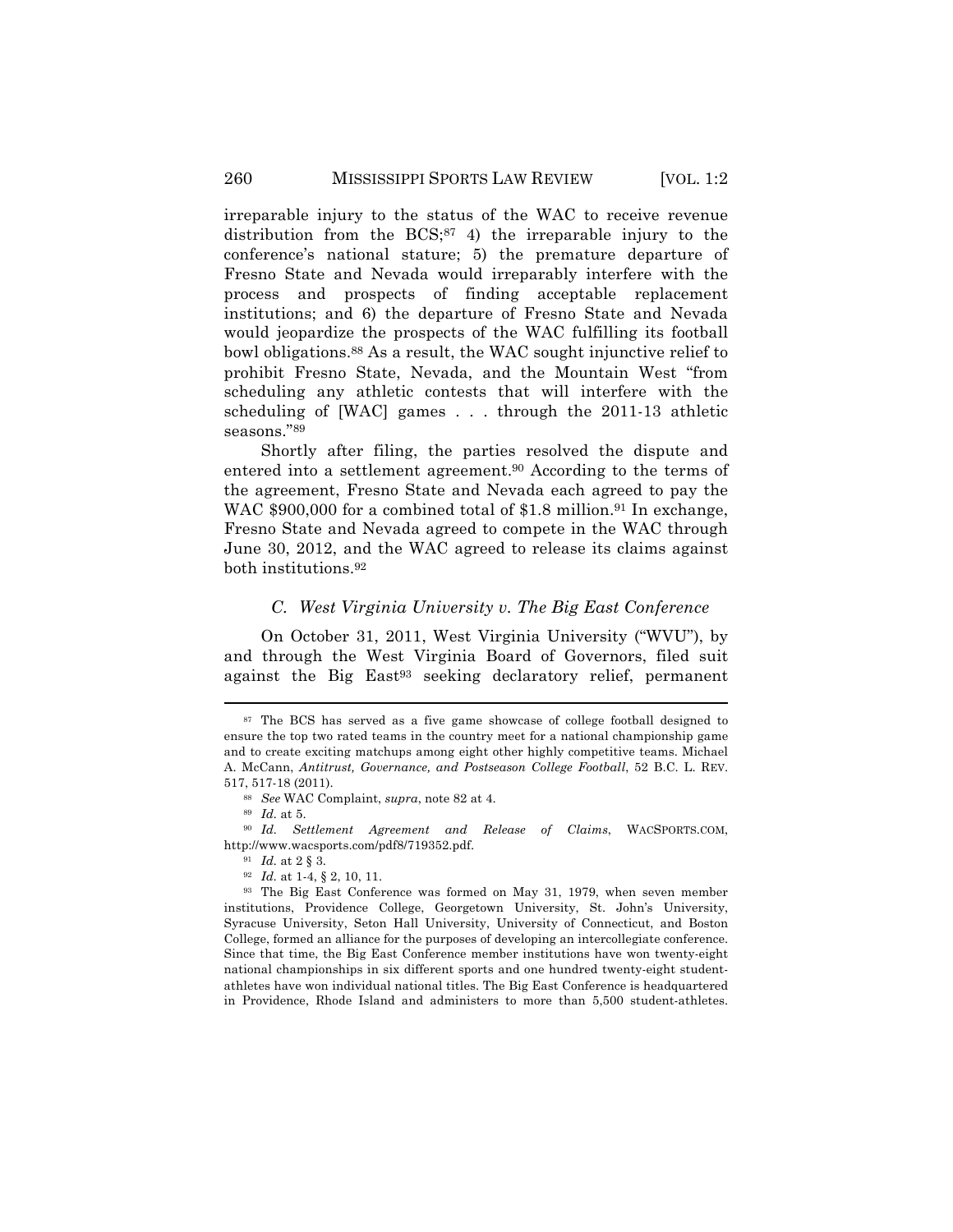injunctive relief, and damages for breach of contract.94 WVU joined the Big East as a football member only in 1991 for its inaugural football season and subsequently joined as a full member in all sports in 1995.95 For the following eight years, the Big East had seven institutions that competed in NCAA Division I football and seven that did not compete in Division I football.96 According to WVU, this arrangement led to "instability in the conference" and caused Miami, Virginia Tech, and Boston College to withdraw from the Big East in order to join the ACC.97 Following the defection of these institutions to the ACC, the Big East invited the University of Louisville, the University of Cincinnati, and the University of South Florida to join as full members competing in NCAA Division I football. The Big East also invited DePaul University and Marquette University to join as full members not competing in NCAA Division I football.98 As such, the Big East reorganized with sixteen member institutions including eight institutions competing in NCAA Division I football and eight non-football institutions.99

In March 2008, the Big East members agreed to amend the conference bylaws entitled the Big East Conference Amended and Restated Bylaws ("Big East Bylaws").100 According to WVU, the critical purpose of the Big East is to "[e]nhance the opportunities for participation in, and the level of competition of, men's and women's intercollegiate athletics on an equitable basis[.]"101 Among other things, the Big East Bylaws provide for various decisions to be made by the member institution leaders including matters relating to football members. According to the Big East Bylaws, Big East members that do not offer football are permitted to vote on football-related matters.102

<sup>!!!!!!!!!!!!!!!!!!!!!!!!!!!!!!!!!!!!!!!!!!!!!!!!!!!!!!!!!!!!!!!!!!!!!!!!!!!!!!!!!!!!!!!!!!!!!!!!!!!!!!!!!!!!!!!!!!!!!!!!!!!!!!!!!!!!!!!</sup> *About the Big East*, BIG EAST CONFERENCE OFFICIAL WEB SITE, http://www.bigeast.org/AbouttheBIGEAST.aspx

<sup>94</sup> *See* WVU Complaint, *supra*, note 79 at 1.

<sup>95</sup> *Id.* at 3.

<sup>96</sup> *Id.*

<sup>97</sup> *Id.*

<sup>98</sup> *Id.* at 3.

<sup>99</sup> *Id.* at 4.

<sup>100</sup> *Id.*

<sup>101</sup> *Id.*

<sup>102</sup> *Id.* at 4-5.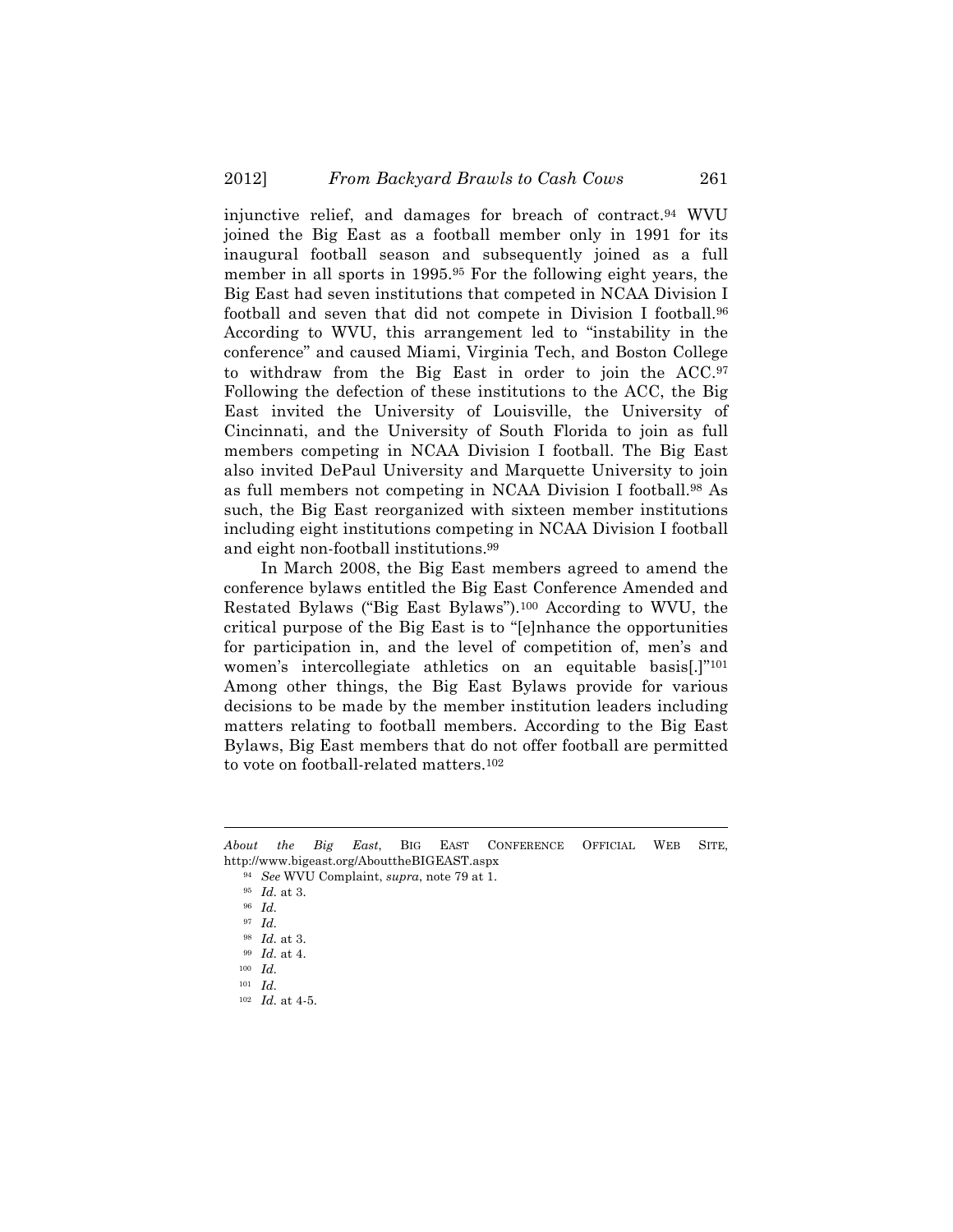On October 28, 2011, WVU accepted an invitation to join the Big 12.103 The Big East Bylaws, provide that a withdrawing member is 1) required to present written notice of its intent to withdraw from the conference; 2) specify an effective date of withdrawal, which must be at least twenty-seven months after the date that the withdrawal notice is received by the commissioner; and 3) pay a withdrawal fee to the Big East in the amount of \$5 million.104 The Big East maintained that WVU is not eligible to join the Big 12 until July 1, 2014.105 WVU, however, stated it "had no choice but to accept the Big XII's offer" because the conference had "denigrated into a non-major football conference" in light of the defection of Texas Christian University (before playing a game), Syracuse University, the University of Pittsburgh, and potentially UConn.106

As a result, WVU stated the denigration of the conference is "a direct and proximate result of ineffective leadership and breach of fiduciary duties to the football schools by the Big East Conference and its commissioner."107 WVU also explained that the Big East and its commissioner<sup>108</sup> "failed to take proactive measures to maintain, let alone enhance, the level of competition for the Big East football schools" despite the Big East football institutions advocating for measures to be taken by the Big East and its commissioner.109Additionally, WVU argued the commissioner failed to protect the football playing institutions,

<sup>103</sup> Letter from James P. Clements, Ph.D., President, West Virginia University, to John M. Marinatto, Commissioner. The Big East Conference (Nov. 1, 2011) (on file with author), *available at* http://www.kansan.com/news/2011/nov/01/west-virginia-takeslegal-action-get-out-big-east/; *West Virginia University to Join Big 12 Conference*, BIG 12 CONFERENCE OFFICIAL WEB SITE, (Oct. 28, 2011), http://www.big12sports.com/ViewArticle.dbml?DB\_OEM\_ID=10410&ATCLID=2053233 83.

<sup>104</sup> *See* WVU Complaint, supra, note 79 at 5.

<sup>105</sup> Andrea Adelson, *W. Virginia Files Lawsuit Against Big East*, ESPN.COM (Oct. 31, 2011), http://espn.go.com/college-sports/story/\_/id/7175251/west-virginia-files-civillawsuit-big-east-places-blame-commissioner-john-marinatto.

<sup>106</sup> *See* WVU Complaint, *supra*, note 79 at 5-6; *see also* Andy Katz & Joe Schad, *UConn Eyes ACC Move,* ESPN.COM, (Sept. 18, 2011), http://espn.go.com/collegesports/story/\_/id/6989031/uconn-huskies-aggressively-seeking-acc-move-source-says.

<sup>107</sup> *See* WVU Complaint, *supra*, note 79 at 6-8.

<sup>108</sup> John Marinatto is the commissioner of the Big East Conference. *Conference Staff*, BIG EAST CONFERENCE OFFICIAL WEB SITE, http://bigeast.org/AbouttheBIGEAST/ConferenceStaff.aspx.

<sup>109</sup> *See* WVU Complaint, *supra*, note 79 at 6-7.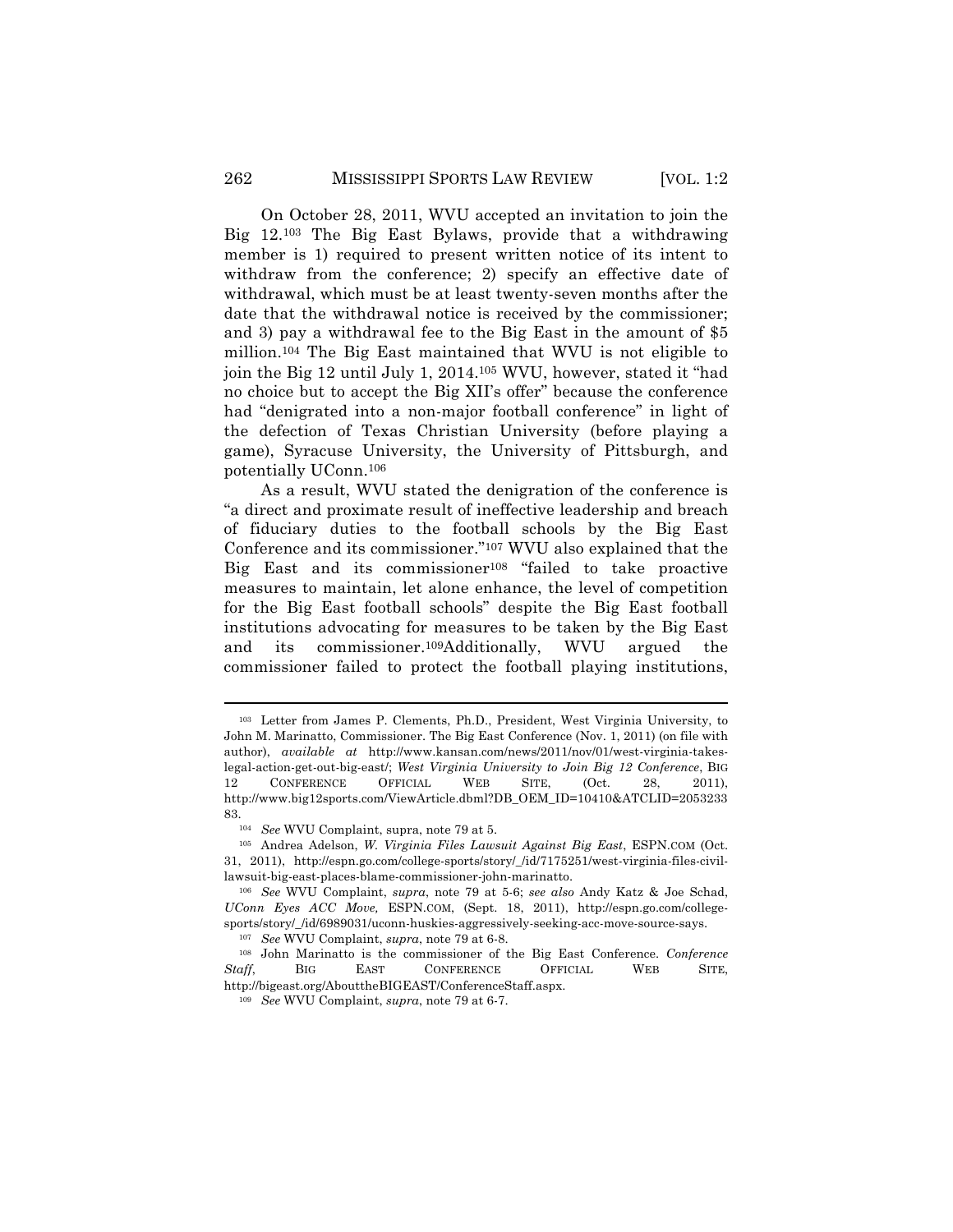but took direct measures to protect the non-football playing institutions.110

Therefore, WVU filed suit seeking a declaration that the Big East Bylaws are void and have no effect as between the parties, or in the alternative, declaring that the Big East accepted WVU's proposal or offer to immediately withdraw from the conference.111 Additionally, WVU argued that the twenty-seven month notice period provided for in the Big East Bylaws is an unreasonable restraint on trade and, thus, the Big East should be enjoined from enforcing such provision.112 Finally, WVU stated the "actions and inactions of the Big East and its Commissioner" constituted a material breach of their agreement, which thereby excuses WVU from performance.113

Only five days later, the Big East returned the favor and sued WVU.114 The Big East argued that WVU was a party to and entered into three contracts relating to televising Big East football and men's and women's basketball contests.115 Each of these contracts run through the 2013 seasons. As a result of the defection of WVU, the Big East argued that such action will cause great harm to the Big East and its member institutions and will potentially violate the terms of these agreements.116 Additionally, the Big East noted that WVU's desire to compete in the Big 12 on or about July 1, 2012, violates Article 11 of the Big East Bylaws, which call for a twenty-seven month withdrawal period.<sup>117</sup> Because of the alleged breaches, the Big East claimed that its member institutions are irreparably harmed, since, it will be "impossible to reschedule all of the Conference athletic contests in a fair and equitable manner. . . . [and] will likely incur [additional] costs and unquantifiable injuries."118 Therefore, the Big East seeks monetary damages (including court costs and attorneys'

<sup>110</sup> *Id.* at 7; *see also* John Durand, *Big East Appears Left Behind by Media Influence that Created It*, SPORTS BUS. J. 13 (Oct. 17-23, 2011) (stating Big East Commissioner John Marinatto lost support among the conference membership).

<sup>111</sup> *See* WVU Complaint, *supra*, note 79 at 9-10.

<sup>112</sup> *Id.* at 12-13.

<sup>113</sup> *Id.* at 10-12.

<sup>114</sup> Big E. Conf. v. W. Va Univ., No. PB-11-6391 (R.I. Sup. Ct. Nov. 4, 2011) [hereinafter Big East Complaint].

<sup>115</sup> *Id.* at 4-6.

<sup>116</sup> *Id.*

<sup>117</sup> *Id.* at 7-8.

<sup>118</sup> *Id.* at 9.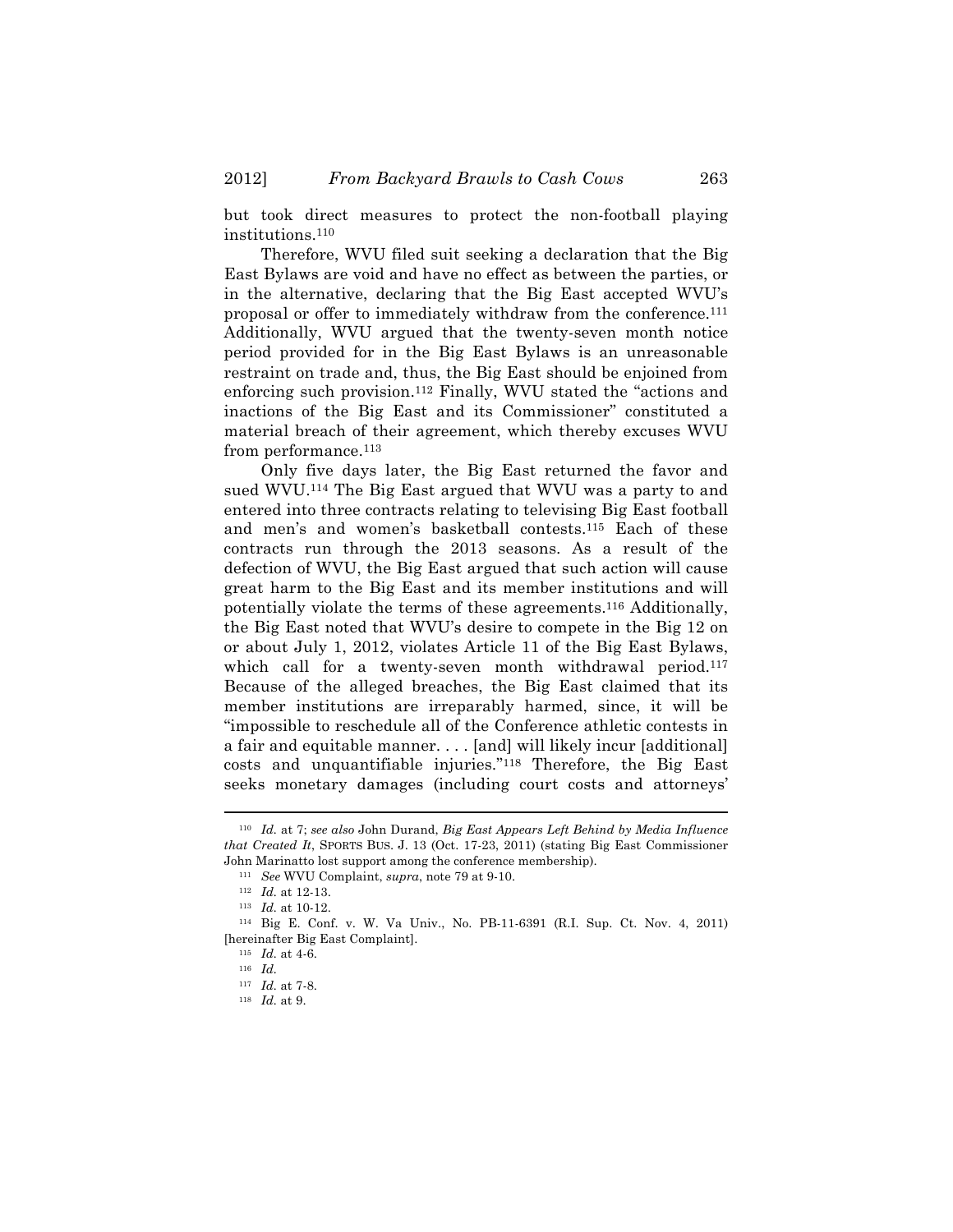fees) for the purported breach of Article 11 of the Big East Bylaws and injunctive relief seeking to obligate WVU "to participate fully in all scheduled Conference athletic events during the 2012-13 and 2013-14 seasons [i.e., through and including June 30, 2014]." 119

According to Section 11.02(b) of the Big East Bylaws, "if a Member attempts or purports to withdraw from the Conference without complying to Section 11.02 (withdrawal procedures), the Conference shall be entitled to seek and obtain equitable relief."120 Thus, the parties to the Bylaws agree there is no adequate remedy at law and irreparable harm would be caused by failing to comply with the withdrawal provisions, which gives rise to injunctive relief.121

On February 13, 2012, the parties entered into a settlement agreement that allows WVU to withdraw from the Big East on June 30, 2012 and enter the Big 12 on July 1, 2012. In return, WVU agreed to pay the Big East \$20 million, the Big 12 contributed a portion of the settlement payment, and agreed to a consent judgment that states the Big East Bylaws are "valid and enforceable."122

# *D. Baylor University v. Texas A&M University and Southeastern Conference: It Did Not Happen, But What If…*

The announcements by the University of Nebraska ("Nebraska") and the University of Colorado ("Colorado") that they were exiting the Big 12 to enter the Big Ten and Pac-12 Conference, respectively, sent shockwaves throughout the country and specifically to the institutions in the Big 12. Still, the remaining members of the Big 12 agreed to remain partners to keep the conference intact.123 Thus, Nebraska and Colorado were thought to be the only defectors and paid exit fees of \$9.25 million

<sup>119</sup> *Id.* at 9-10.

<sup>&</sup>lt;sup>120</sup> THE BIG EAST CONFERENCE AM. & RESTATED BYLAWS, art. XI, § 11.02(b).

<sup>121</sup> *Id.*

 <sup>122</sup> *Settlement Agreement*, WVGAZETTE.COM, http://www.wvgazette.com/mediafiles/document/2012/02/15/BigEast-SettleHickman\_ I120215124107.pdf.

<sup>123</sup> *Big 12 to Stay Together as a 10-Team League,* AOL OFFICIAL WEB SITE (June 14, 2010), http://aol.sportingnews.com/ncaa-football/story/2010-06-14/texas-turns-downpac-10s-invitation.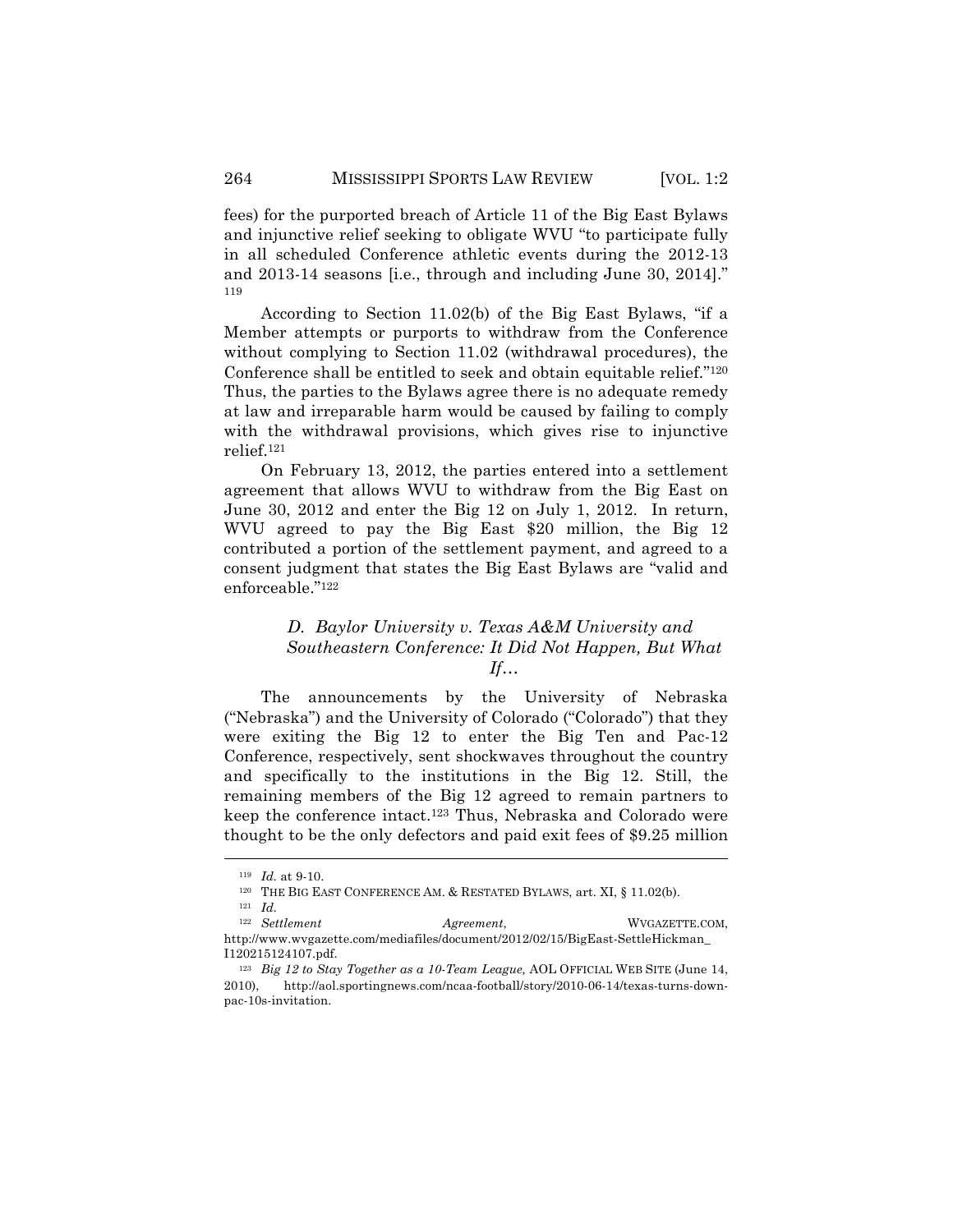and \$6.86 million,124 respectively, to leave the conference to compete in their new conferences in 2011.125 Unfortunately, the talk of realignment did not conclude with Nebraska and Colorado leaving for new conference affiliations. In September 2011, Texas A&M announced its admission to the SEC after initially being "rejected" by the conference.126 In what appears as a legal maneuver, the SEC accepted Texas A&M for membership shortly after rejecting its initial bid.127 As a result, Baylor made its desires known to all those listening that it would sue Texas A&M and the SEC.128

# *E. Navigating Texas Sovereign Immunity Law if Baylor Brought Suit Against Texas A&M*

Texas is one of only four states that consistently uphold sovereign immunity in the context of contract disputes.129 The Texas Supreme Court has held that the concept of sovereign immunity embraces two principles: (1) immunity from suit; and  $(2)$  immunity from liability, which are separate and distinct.<sup>130</sup> Immunity from suit bars an action against the state unless the state expressly consents to the suit.131 In contrast, immunity from liability protects the state from judgment even if the legislature has expressly consented to the suit.<sup>132</sup>

<sup>!!!!!!!!!!!!!!!!!!!!!!!!!!!!!!!!!!!!!!!!!!!!!!!!!!!!!!!!!!!!!!!!!!!!!!!!!!!!!!!!!!!!!!!!!!!!!!!!!!!!!!!!!!!!!!!!!!!!!!!!!!!!!!!!!!!!!!!</sup> <sup>124</sup> Such amounts were negotiated sums to fulfill each institutions obligation under Big 12 Conference Bylaws. BIG 12 CONFERENCE BYLAWS §§ 3.1-3.3.

<sup>125</sup> David Briggs, *The Cost of Walking Away? It's Negotiable,* COLUMBIA TRIB. (Oct. 14, 2011), http://www.columbiatribune.com/news/2011/oct/14/the-cost-of-walking-awayits-negotiable/.

<sup>126</sup> *SEC Nixes Talk About Expansion, for Now,* FOX SPORTS OFFICIAL WEB SITE (Aug. 15, 2011), http://msn.foxsports.com/collegefootball/story/Southeastern-Conference-nixes-talk-about-expansion-including-Texas-A%26M-081411.

<sup>127</sup> Andy Katz & Joe Schad, *Big 12 Line Up Against A&M*, ESPN SPORTS OFFICIAL WEB SITE (Sept. 8, 2011), http://espn.go.com/college-sports/story/\_/id/6939017/texasaggies-accepted-sec-legal-threat-delays-move.

<sup>128</sup> Gil LeBreton, *Baylor Can File Suit, But History is on Texas A&M's Side,* FORT WORTH STAR TELEGRAM, (Sept. 8, 2011), http://www.startelegram.com/2011/09/08/3349177/baylor-can-file-suit-but-history.html**.**

<sup>129</sup> L. Katherin Cunningham & Tara D. Pearce, *Contracting with the State: The Daring Five – The Achilles' Heel of Sovereign Immunity?*, 31 ST. MARY'S UNIV. L.J. 255, 274 n. 99 (1999).

<sup>130</sup> Gen. Serv. Comm'n v. Little-Tex Insulation Co., Inc., 39 S.W.3d 591, 594 (Tex. 2001).

<sup>131</sup> Tex. A&M Univ.-Kingsville v. Lawson, 87 S.W.3d 518, 520-21 (Tex. 2001).

<sup>132</sup> *Id.*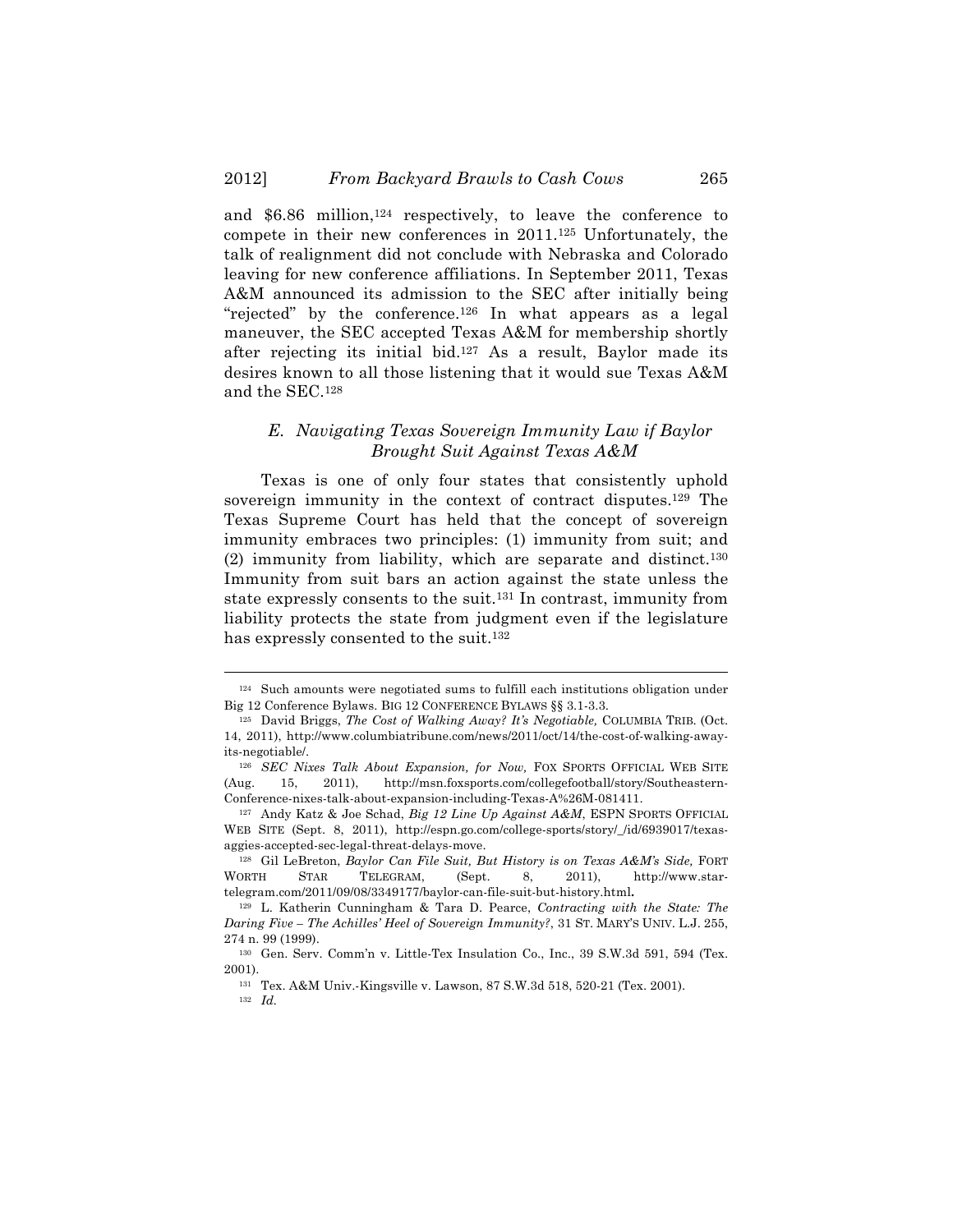Furthermore, a state is liable for contracts made for its benefit as if it were a private person.133 Consequently, when the state contracts with private citizens, it waives its immunity from liability.134 In *Federal Sign v. Texas Southern University*, the Texas Supreme Court reaffirmed the principle that the State of Texas, its agencies, and its officials do not waive immunity to suit by merely entering into a contract with a private entity or person;135 however, the Court restricted its holding to the facts of the case before it and expressly warned:

We hasten to observe that neither this case nor the ones on which it relies should be read too broadly. We do not attempt to decide this issue in any other circumstances other than the one before us today. There may be other circumstances where the state may waive its immunity by conduct other than simply executing a contract so that it is not always immune from suit when it contracts.136

In a concurring opinion, Justice Hecht, joined by three other justices, all of whom joined the six-member majority opinion, restricted the holding to its facts and specifically pointed out that the decision did not apply to debt obligations such as bonds, because the contract in question dealt exclusively with goods and services.<sup>137</sup> In addition, the concurring opinion posed hypotheticals regarding when a party had tendered performance to the state, fully performed services on state property, or delivered goods that were accepted by the state, and concluded that the hypotheticals were not decided by the *Federal Sign* opinion.138 The concurring opinion emphasized and warned that the state may waive immunity to suit by conduct other than simply executing a contract. It concluded by stating "[i]n short, today's decision does not hold that the state is always immune from suit for breach of contract absent legislative consent; it holds only that the mere

<sup>133</sup> Fed. Sign v. Tex. S. Univ., 951 S.W.2d 401, 405 (Tex. 1997).

<sup>134</sup> *Id.*at 405-406; State v. Elliott, 212 S.W. 695, 698 (Tex. Civ. App.—Galveston  $1919$  ref).

<sup>135</sup> *Fed. Sign*, 951 S.W.2d at 406-408.

<sup>136</sup> *Id.* n.1. at 408 .

<sup>137</sup> *Id.* at 413 (Hecht, J., concurring).

<sup>138</sup> *Id.*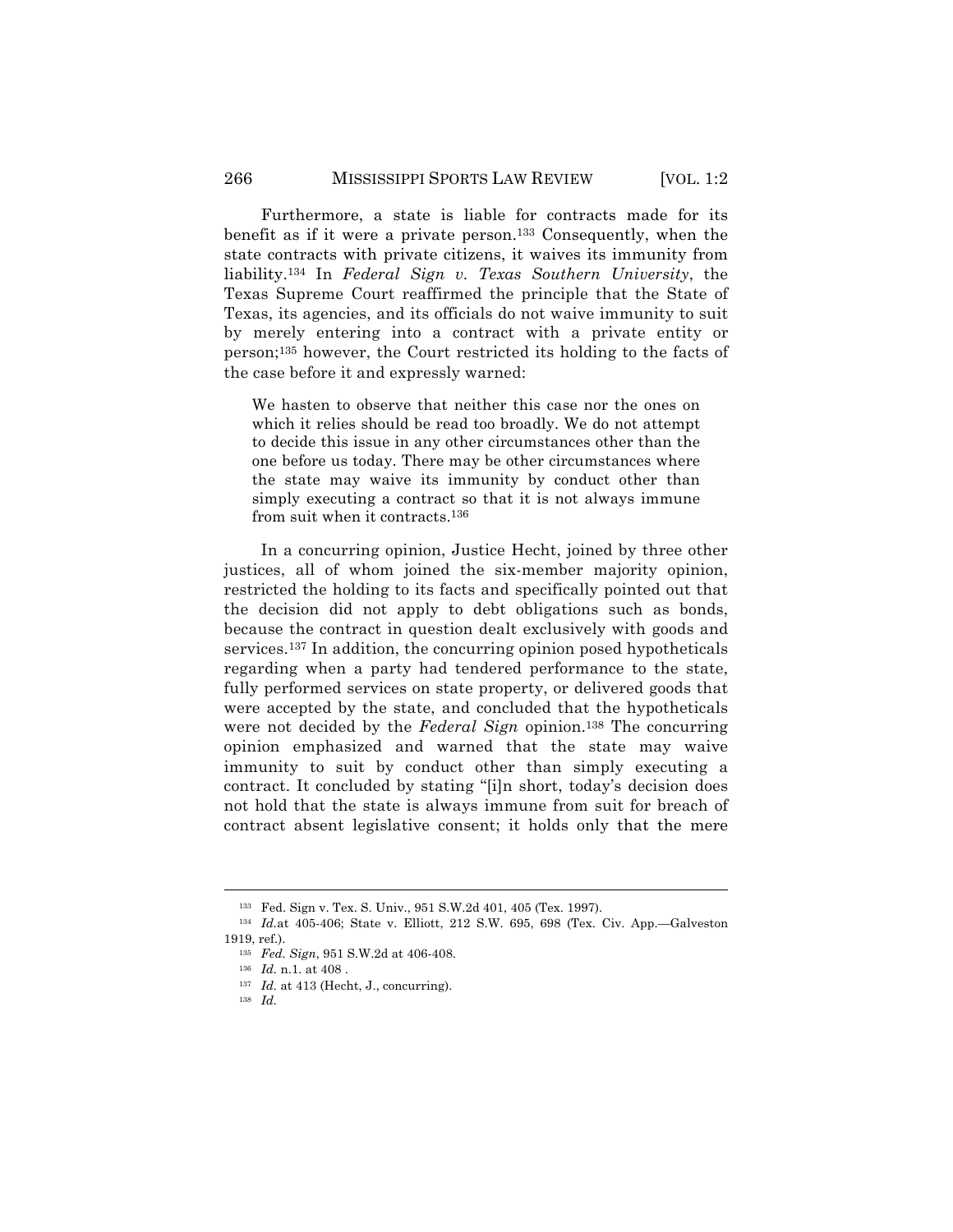execution of a contract for goods and services, without more, does not waive immunity from suit."139

The Texas Supreme Court then held that the waiver-byconduct exception to sovereign immunity could not be judicially adopted in light of the existence of Texas Civil Practice and Remedies Code Chapter 107 and Texas Government Code Chapter 2260.140 Also, the court held that courts must defer to the legislature on whether to waive sovereign immunity.141 Consequently, the court concluded that the only means of redressing breach of contract claims against the state is with legislative approval;142 therefore, unless a particular statute confers consent, a person cannot sue the state for breach of contract without legislative consent under Texas Civil Practice and Remedies Code Chapter 107 and Texas Government Code Chapter 2260 (hereinafter Chapter 2260). Thus, compliance with the notice and claim procedures of Chapter 2260 is a mandatory prerequisite before a person can petition to sue the state.143

One interpretation of this decision could lead to the conclusion that the Texas Supreme Court rejected a waiver-byconduct theory as to any contract with the State of Texas. But, the court's analysis was based largely on that all the appeals before it were within the coverage of Texas Civil Practice and Remedies Code Chapter 107 and Chapter 2260. The court concluded that the legislature had foreclosed the possibility for a waiver-by-conduct exception in breach of contract claims covered by the statutory provisions.144

In 2002, the Texas Supreme Court decided a case that at first appeared to bar the waiver-by-conduct theory, but at the same time maintains its potential validity.145 In *Texas Natural Resource Conservation Commission v. IT-Davy,* IT-Davy's contract was not subject to the provisions of Chapter 2260, but was clearly within the provisions of Texas Civil Practice and Remedies Code Chapter 107.146 IT-Davy alleged it had fully performed the contract and

<sup>139</sup> *Id.* at 412-413 (Hecht, J., concurring).

<sup>140</sup> *Gen. Serv. Comm'n*, 39 S.W.3d at 595.

<sup>141</sup> *Id.*

<sup>142</sup> *Id.*

<sup>143</sup> *Id.* at 595-96.

<sup>144</sup> *Id.* at 597-600.

<sup>145</sup> Tex. Nat. Res. Conserv. Comm'n v. IT-Davy, 74 S.W.3d 849, 853-55 (Tex. 2002).

<sup>146</sup> *Id.*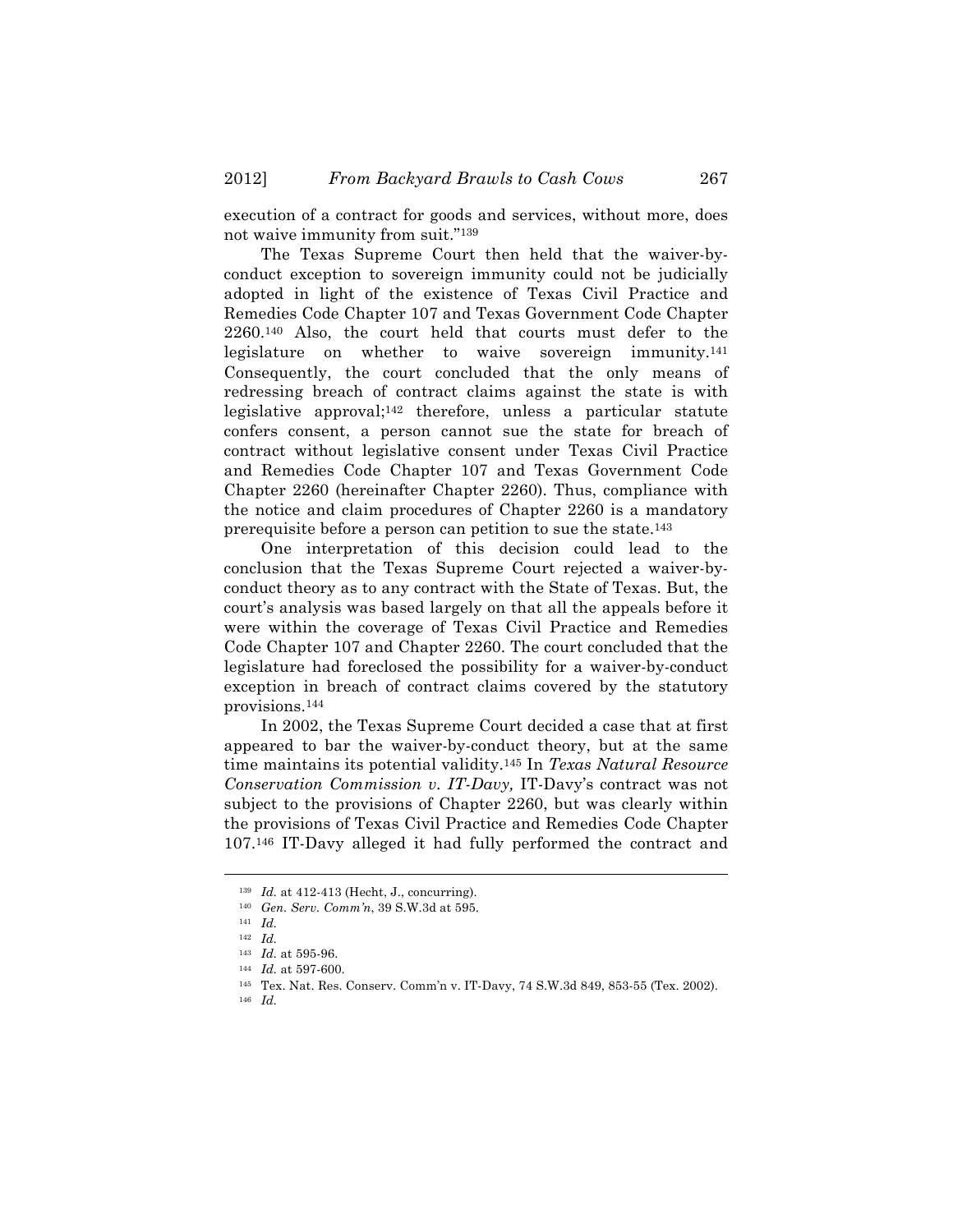that the Texas Natural Resource Conversation Commission had accepted the full performance.147 These facts were assumed to be true because the case was before the court on a petition to review the court of appeals' ruling on an interlocutory appeal from the trial court's denial of a plea to the jurisdiction based on sovereign immunity.148

Furthermore, the Texas Supreme Court reaffirmed its holding in *General Services Commission v. Little-Tex* that only the legislature can waive or abrogate its sovereign immunity, and the court refused to recognize a waiver-by-conduct theory.149 The concurring justices concluded that the court could, however, still recognize waiver other than by express consent or statutory authorization in future cases that involve acknowledged contractual compliance and a refusal to pay the contract price.150

The Texas Supreme Court appears to indicate in multiple cases that the waiver-by-conduct doctrine is no longer a viable argument; however, each opinion is left with a caveat of possibility in a certain case.151 However, the court has never found that a governmental body (including an institution of higher learning) has waived sovereign immunity by entering into a contractual agreement. Therefore, a plaintiff is left to rely on cases from the courts of appeals, which by and large fall on *Texas Southern University v. State Street Bank & Trust Company*.152 In *State Street Bank*, the Texas Court of Appeals held that government officials lured the party into entering into a contractual agreement with false promises, and then disclaimed any obligation under the contract; therefore, Texas Southern University waived sovereign immunity based on its conduct.153

Coach Mike Leach, whose lawsuit against Texas Tech University relating to his termination was recently denied review of his wavier-by-conduct argument by the Texas Supreme Court, cited *Texas Southern University* as authority for the proposition that a state institution can waive sovereign immunity by conduct,

<sup>147</sup> *Id.*

<sup>148</sup> *Id.* at 853-55 (Hecht, J., concurring).

<sup>149</sup> *Id.* at 853-54.; *Gen. Serv. Comm'n*, 39 S.W.3d at 595.

<sup>150</sup> *IT-Davy*, 74 S.W.3d at 861-63 (Hecht, J., concurring).

<sup>151</sup> *Id.*; *Fed. Sign,* 951 S.W.2d at 412-13.

<sup>152</sup> Tex. S. Univ. v. State St. Bank & Trust Co., 212 S.W.3d 893, 907-908 (Tex. App.—Houston [1st Dist.] 2007, pet. den.).

<sup>153</sup> *Id.* at 908.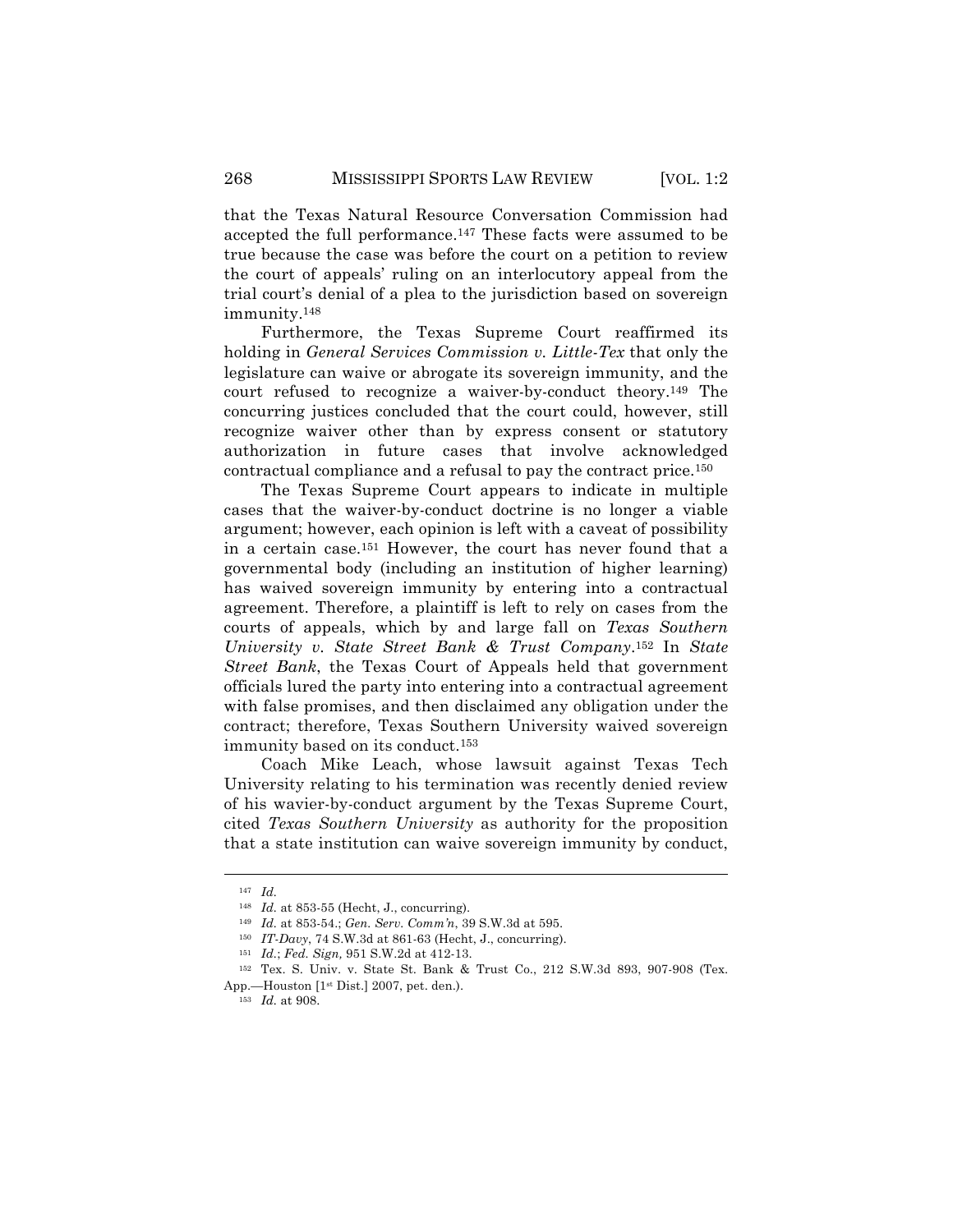but the Amarillo Court of Appeals failed to follow his analysis and held that the Texas Supreme Court has not acknowledged a single case that has allowed waiver-by-conduct.154 As such, Texas Tech University's appeal in favor of sovereign immunity was granted and review was denied by the Texas Supreme Court.155 According to a long line of case law that simply has failed to adopt a single case that would grant sovereign immunity based on the doctrine of waiver-by-conduct, Texas A&M would more than likely be successful in defending itself against a breach of contract cause of action.

Baylor would not be precluded from seeking relief by equitable or declaratory means.156 Thus, Baylor could maintain an action to enjoin Texas A&M, but would not be able to seek monetary damages. For example, Baylor could argue that the defection of Texas A&M would cause 1) scheduling difficulties with other member institutions; 2) parties to media rights agreements would terminate their agreements with the Big 12 and member institutions; 3) the national reputation of the Big 12 would be diminished; and 4) the Big 12 is unable to attract other acceptable replacements.

#### *F. Potential Claims against the Southeastern Conference*

The SEC worked diligently to give the appearance that it did not attempt to procure Texas A&M for admission into the conference.157 In fact, the SEC initially denied Texas A&M's request for admission only to reverse the decision in subsequent weeks.158 Clearly, such maneuvers were created to avoid potential legal claims in light of Baylor's threats of litigation. Specifically, Baylor would likely have sought monetary damages, if suit was filed, pursuant to a cause of action for tortious interference with a contract. Unlike Texas A&M, the SEC, a private company, will not

<sup>!!!!!!!!!!!!!!!!!!!!!!!!!!!!!!!!!!!!!!!!!!!!!!!!!!!!!!!!!!!!!!!!!!!!!!!!!!!!!!!!!!!!!!!!!!!!!!!!!!!!!!!!!!!!!!!!!!!!!!!!!!!!!!!!!!!!!!!</sup> <sup>154</sup> Leach v. Tex. Tech Univ., 335 S.W.3d 386, 400-01 (Tex. App.—Amarillo 2011, pet. denied).

<sup>155</sup> *Id.*

<sup>156</sup> City of Elsa v. M.A.L., 226 S.W.3d 390, 392 (Tex. 2007); City of Beaumont v. Bouillion, 896 S.W.2d 143, 149 (Tex. 1995); *Leach*, 335 S.W.3d at 399; City of Arlington v. Randall, 301 S.W.3d 896, 906-07 (Tex. App.—Fort Worth 2009, pet. filed).

<sup>157</sup> *SEC Nixes Talk About Expansion, for Now, supra*, note 97.

<sup>158</sup> Katz & Schad, *supra* note 98.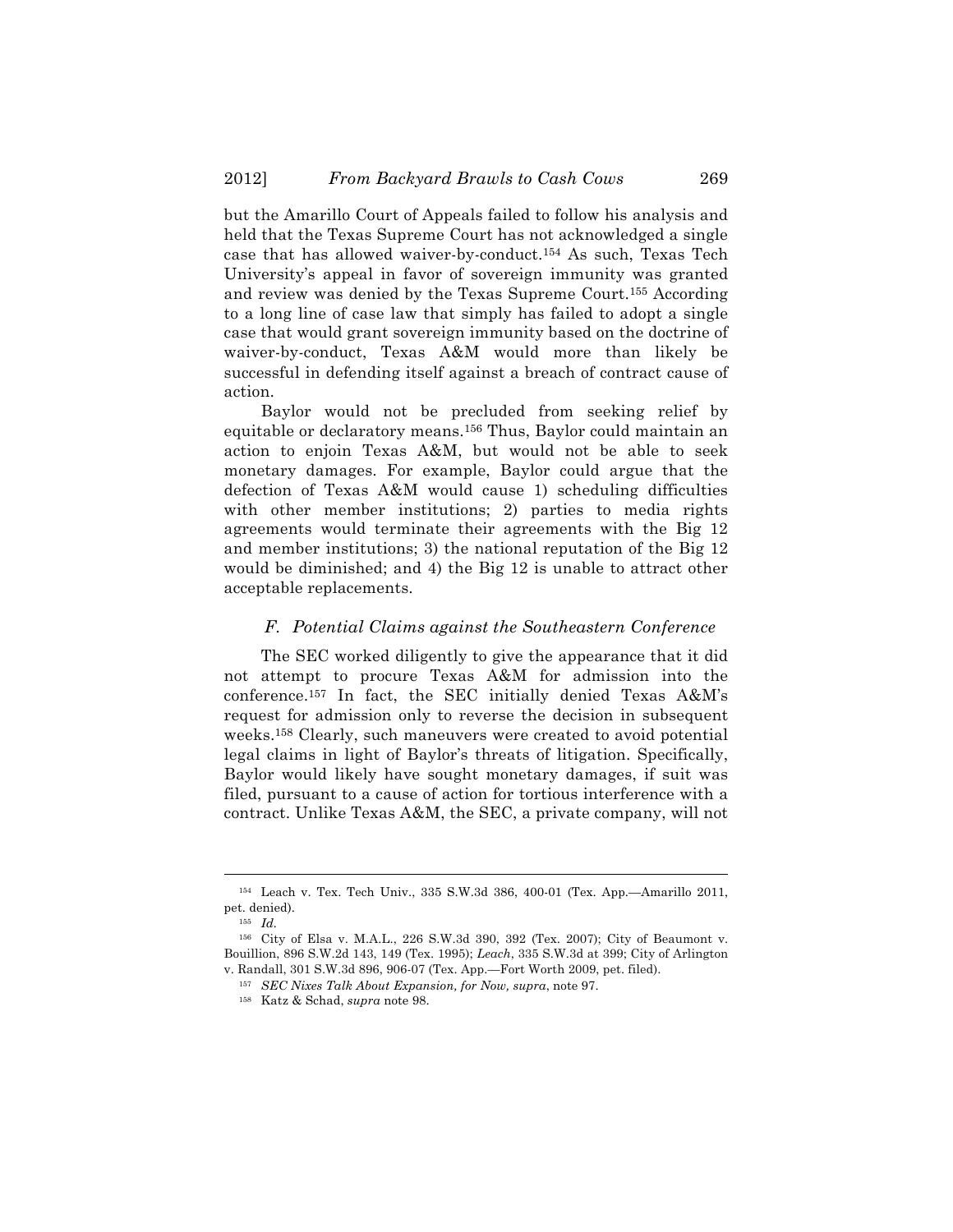have a sovereign immunity defense and, thus, would have to defend the merits of the claim.

The elements for a tortious interference with a contract cause of action are: (1) the existence of a contract subject to interference; (2) the occurrence of an act of interference that was willful and intentional; (3) the act was a proximate cause of the plaintiff's damage; and (4) actual damage or loss occurred.159

In reviewing a claim of this kind, the first question will be how did the relationship originate? During the domino effect created by the Big Ten's announcement that it was considering conference expansion, SEC Commissioner Mike Slive contacted the Big 12. Commissioner Slive informed the Big 12 that the SEC would make advances to Texas A&M and Oklahoma to determine whether those institutions would consider joining the SEC.<sup>160</sup> Although both Texas A&M and Oklahoma did not seek admission to the SEC at that time, Commissioner Slive continued to discuss and approach Texas A&M about joining the SEC including a discussion at the 2011 Cotton Bowl in Dallas, Texas.161 Indeed, when the Board of Regents of Texas A&M provided approval for President Bowen Loftin to gain admission to the SEC, Commissioner Slive slyly stated, "I believe the SEC would favorably consider that."162 Thus, the genesis of the relationship came at the insistence of the SEC with the intent of coaxing Texas A&M to join the SEC.

A move by Texas A&M from the Big 12 to the SEC will have large ramifications on a national scale including the possible dissolution of the Big 12. As such, Texas A&M's withdrawal from the Big 12 could have affected media rights agreements that could have substantially reduced the revenue distributed to Big 12 member institutions like Baylor. In fact, Baylor may not be able to gain acceptance into another conference that would provide for revenue at or near the level of the Big 12. As such, the overtures made by the SEC to Texas A&M constitute interference with

<sup>!!!!!!!!!!!!!!!!!!!!!!!!!!!!!!!!!!!!!!!!!!!!!!!!!!!!!!!!!!!!!!!!!!!!!!!!!!!!!!!!!!!!!!!!!!!!!!!!!!!!!!!!!!!!!!!!!!!!!!!!!!!!!!!!!!!!!!!</sup> <sup>159</sup> Browning-Ferris Indus. v. Reyna, 865 S.W.2d 925, 926 (Tex. 1993); Victoria Bank & Trust Co.v. Brady, 811 S.W.2d 931, 939 (Tex. 1991).

<sup>160</sup> Interview with Anonymous Source, Dallas, Texas (Oct. 15, 2011).

<sup>161</sup> *Id.*

<sup>162</sup> Paul Burka, *The End: How Did It Happen? What Does it Mean?*, TEXAS MONTHLY, Nov. 2011, at 116.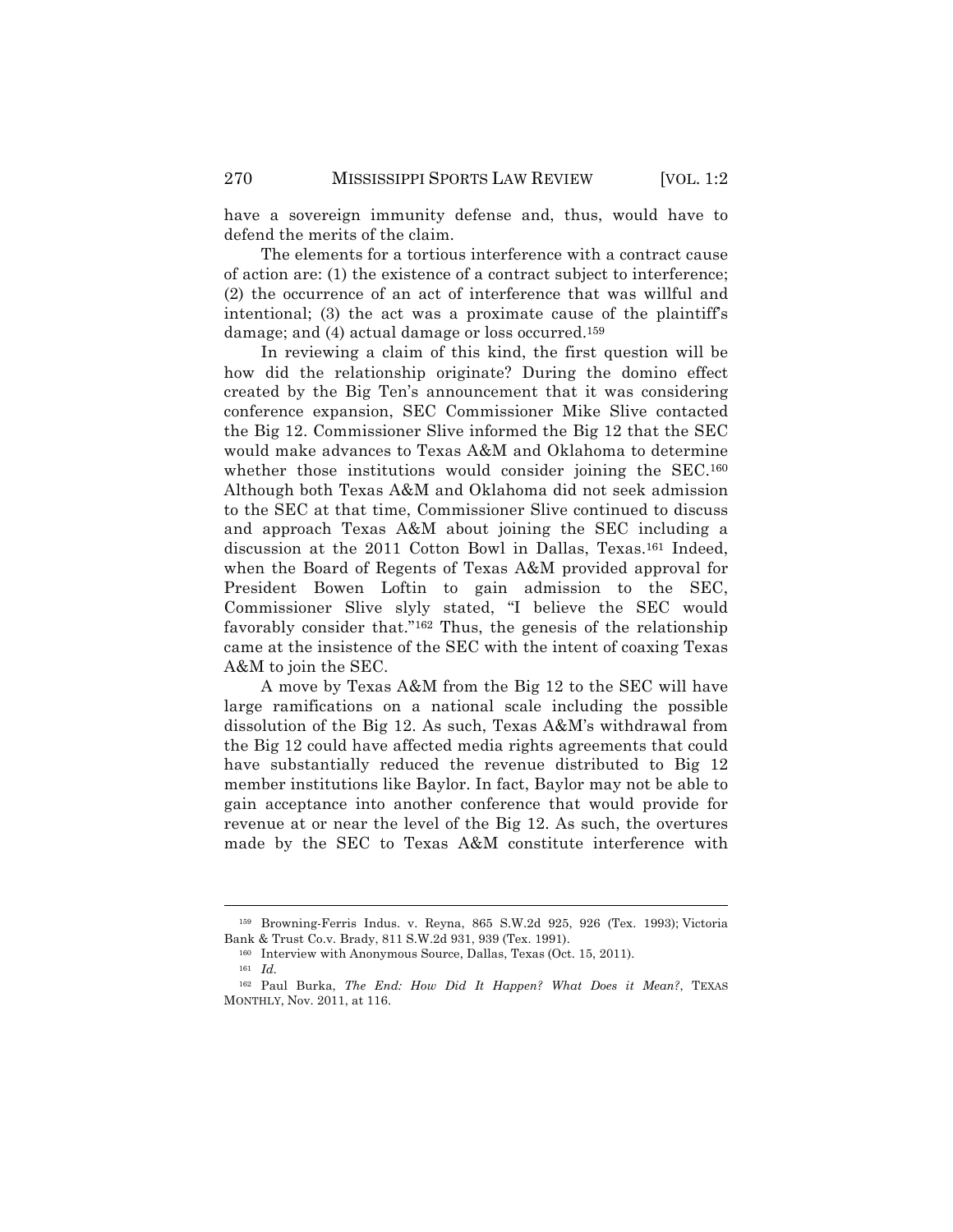existing contracts and likely the proximate cause for any damages that arise.

The more difficult element at this stage is whether Baylor has been damaged by the SEC's conduct. If the Big 12 stays intact, as it appears it will, and the media rights holders do not seek to terminate or otherwise renegotiate the terms of existing media rights agreements, then Baylor's damages are substantially reduced. Currently, it appears that the Big 12 will remain a viable conference on a national scale. However, if the Big 12 dissolves or media rights holders seek to alter the revenue stream provided in accordance with negotiated agreements, then Baylor will likely have a multi-million dollar claim for damages.

#### IV. WHAT IS THE AFFECT OF CONFERENCE REALIGNMENT?

The desire to win at virtually any cost and to attract elite athletes combined with the increases in public interest in intercollegiate athletics, in a consumer sense, has led to a highly commercialized world of intercollegiate athletics that focuses more heavily on revenue than anything else.<sup>163</sup> The former commissioner of the Big East, Mike Tranghese, summarized conference realignment as follows:

I think college football has just taken control of everything. All these moves are about football and money and greed ... What we have are little fiefdoms who have conference names and we're living in a society where it's almost like its Wall Street. Greed is good and I'm Gordon Gecko.164

Comments like these require introspective questions like what are the effects of realignment and what is the actual focus of intercollegiate athletics?

<sup>!!!!!!!!!!!!!!!!!!!!!!!!!!!!!!!!!!!!!!!!!!!!!!!!!!!!!!!!!!!!!!!!!!!!!!!!!!!!!!!!!!!!!!!!!!!!!!!!!!!!!!!!!!!!!!!!!!!!!!!!!!!!!!!!!!!!!!!</sup> <sup>163</sup> Rodney K. Smith, *The National Collegiate Athletic Association's Death Penalty: How Educators Punish Themselves and Others*, 62 IND. L.J. 985, 991 (1987).

<sup>164</sup> *Big 12 Mulling Big East Merger*, ESPN SPORTS OFFICIAL WEB SITE (Sept. 19, 2011), http://espn.go.com/college-football/story/\_/id/6993604/big-east-big-12-talkingpossible-merger-sources-say.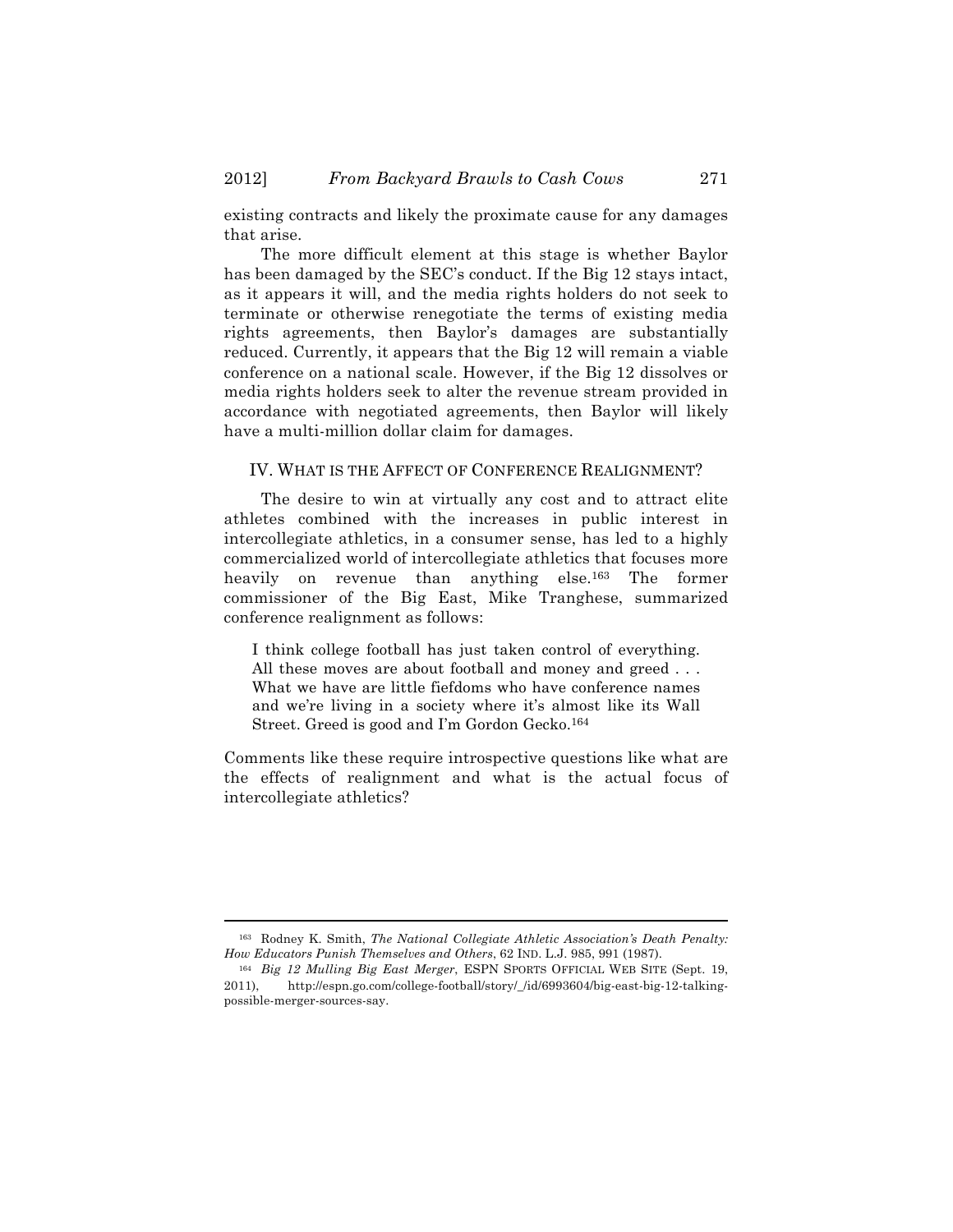### *A. What about the Student-Athletes?*

For years, the NCAA has fought the notion that major college football is a breeding ground for the National Football League.165 The NCAA commonly points to the academic pursuits of studentathletes and concludes that it offers a product that is distinguishable from professional sports.<sup>166</sup> Currently, intercollegiate athletics is facing the most volatile period ever observed. There are no shortages of critics that bemoan the treatment of student-athletes. In fact, Michael Lewis, the author of *The Blind Side: Evolution of a Game*, joined the debate in 2007 when he drafted an opinion column for the *New York Times* and stated:

Everyone associated with [intercollegiate athletics] is getting rich except the people whose labor creates the value. At this moment there are thousands of big-time college football players, many of whom are black and poor. They perform for the intense pleasure of millions of rabid college football fans, many of whom are rich and white .... The poor black kids put up with it because they find it all but impossible to pursue N.F.L. careers unless they play at least three years in college. Less than one percent actually sign professional football contracts and, of those, an infinitesimal fraction ever make serious money. But their hope is eternal, and their ignorance exploitable. Put that way the arrangement sounds like simple theft; but up close, inside the university, it apparently feels like high principle.167

Also, former shoe company executive, Sonny Vaccaro, has made it his personal mission to rid intercollegiate athletics of exploitation and has stated "young kids [are] misused in the system of the NCAA."168 Similarly, United States Congressman

<sup>!!!!!!!!!!!!!!!!!!!!!!!!!!!!!!!!!!!!!!!!!!!!!!!!!!!!!!!!!!!!!!!!!!!!!!!!!!!!!!!!!!!!!!!!!!!!!!!!!!!!!!!!!!!!!!!!!!!!!!!!!!!!!!!!!!!!!!!</sup> <sup>165</sup> Banks v. Nat'l Collegiate Athletic Ass'n, 977 F.2d 1081, 1090 (7th Cir. 1992).

<sup>166</sup> Nat'l Collegiate Athletic Ass'n v. Bd. of Regents of the Univ. of Okla., 468 U.S. 85, 120 (1984).

<sup>167</sup> Michael Lewis, *Serfs of the Turf*, N.Y. TIMES (Nov. 11, 2007), http://www.nytimes.com/2007/11/11/opinion/11lewis.html.

<sup>168</sup> Lewis Rice, *At HLS Symposium, the "Godfather of Grassroots Basketball" Decries Exploitation of College Athletes* (Apr. 7, 2011), http://www.law.harvard.edu/news/spotlight/student-pursuits/sonn-vacarro-sports-lawsymposium.html. (Mr. Vacarro has advocated extensively on behalf of student-athletes and has indicated that third-party commercial entities have to pay endorsement fees to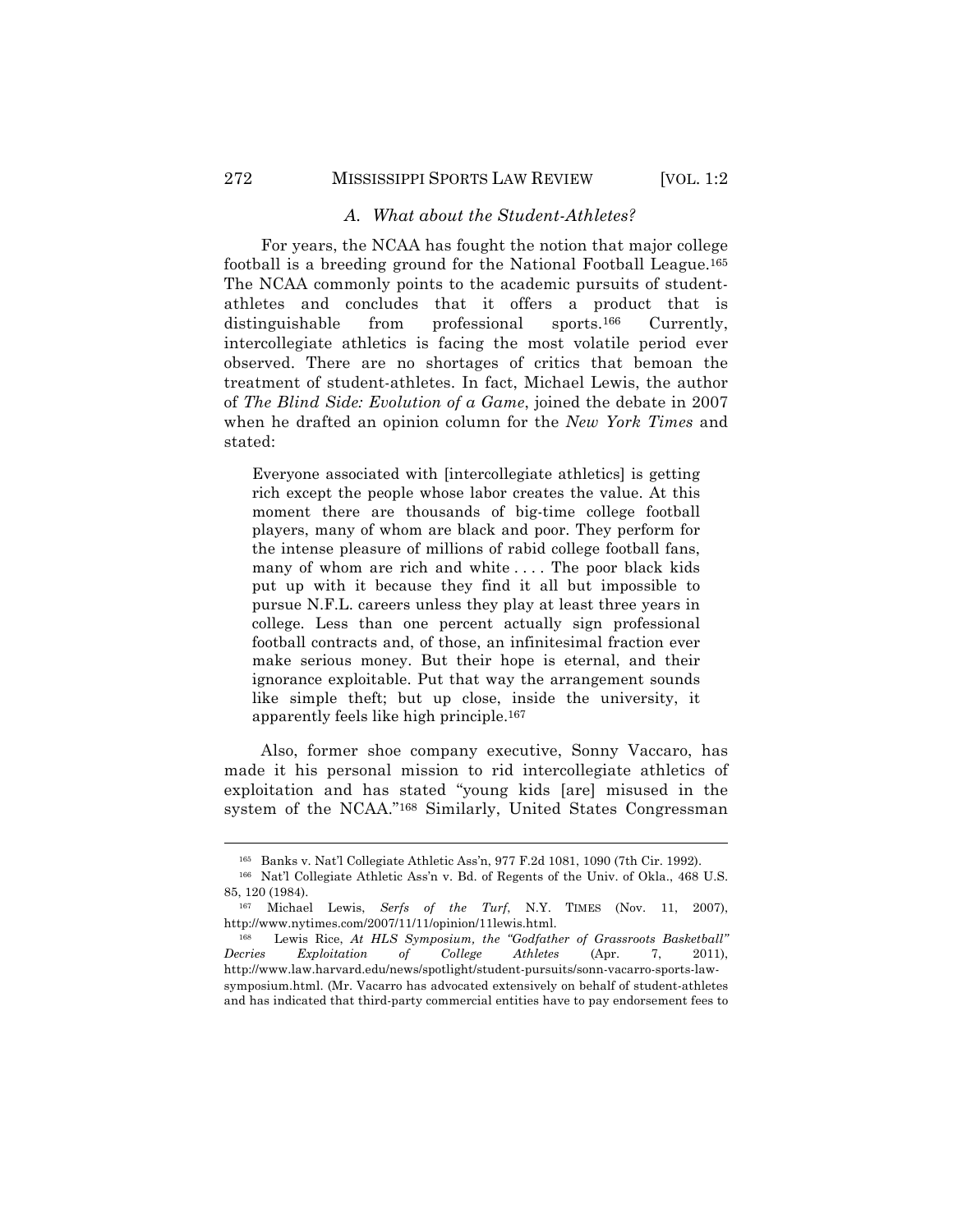Bobby Rush likened the NCAA to "Al Capone" and to "the Mafia."169 Yet, the most provocative viewpoint on intercollegiate athletics came from historian Taylor Branch in which he called the NCAA a "classical cartel" that has "an unmistakable whiff of the plantation."170 Indeed, Mr. Branch stated "[c]ollege sports, as overseen by the N.C.A.A., is a system imposed by well-meaning paternalists and rationalized with hoary sentiments about caring for the well-being of the colonized."171

Student-athletes are fighting for their share of the revenue created by major college football and major college basketball while studies argue that athletic scholarships place studentathletes at poverty levels.172 These student-athletes have even petitioned the NCAA for a slice of the television revenue created by their play.173 These overtures have been met with negativity and no prospect of becoming a reality, but that has not stopped the media from devising ways to compensate student-athletes for their play.174 Yet, member institutions require student-athletes to travel thousands of miles to play a single conference game in light of the changing geography of the modern conference.175 NCAA President Mark Emmert questioned this practice and stated "[n]obody was talking about what this is going to do for studentathletes or intercollegiate athletics programs. It was all about let's

<sup>!!!!!!!!!!!!!!!!!!!!!!!!!!!!!!!!!!!!!!!!!!!!!!!!!!!!!!!!!!!!!!!!!!!!!!!!!!!!!!!!!!!!!!!!!!!!!!!!!!!!!!!!!!!!!!!!!!!!!!!!!!!!!!!!!!!!!!!</sup> institutions due to NCAA rules, but they really want the student-athletes. Telephone Interview with Sonny Vacarro (Apr. 13, 2011).

<sup>169</sup> *Bobby Rush Compares NCAA to Mafia*, ESPN SPORTS OFFICIAL WEB SITE (Nov. 2, 2011), http://espn.go.com/college-sports/story/\_/id/7177833/illinois-congressmanbobby-rush-compares-ncaa-mafia.

<sup>170</sup> Taylor Branch, *The Shame of College Sports*, THE ATLANTIC (Oct. 2011), http://www.theatlantic.com/magazine/print/2011/10/the-shame-of-college-sports/8643. <sup>171</sup> *Id.*

<sup>172</sup> Ramogi Huma & Ellen J. Staurowsky, Ph.D., *The Price of Poverty in Big Time College Sports*, NCPANOW.ORG, (Sep. 2011); *Report Makes Case for Paying Players*, ESPN SPORTS OFFICIAL WEB SITE (Sept. 12, 2011), http://espn.go.com/collegesports/story/\_/id/6962151/advocacy-group-says-top-college-athletes-worth-six-figures.

<sup>173</sup> *Petition Seeks Slice of College TV Money*, ESPN SPORTS OFFICIAL WEB SITE (Oct. 24, 2011), http://espn.go.com/college-sports/story/\_/id/7145251/college-athletes-seekingcut-television-revenue-cover-school-costs.

<sup>174</sup> George Dohrmann, *Pay for Play*, SPORTS ILLUSTRATED, Nov. 7, 2011, at 52-59.

<sup>175</sup> If Brigham Young University accepts conference admission from the Big East Conference, it would require student-athletes to travel approximately 2,500 miles for some conference games. *Big East Focused on Adding BYU Cougars*, ESPN SPORTS OFFICIAL WEB SITE (Nov. 16 2011), http://espn.go.com/collegefootball/story/\_/id/7244078/big-east-conference-focused-adding-byu-cougars.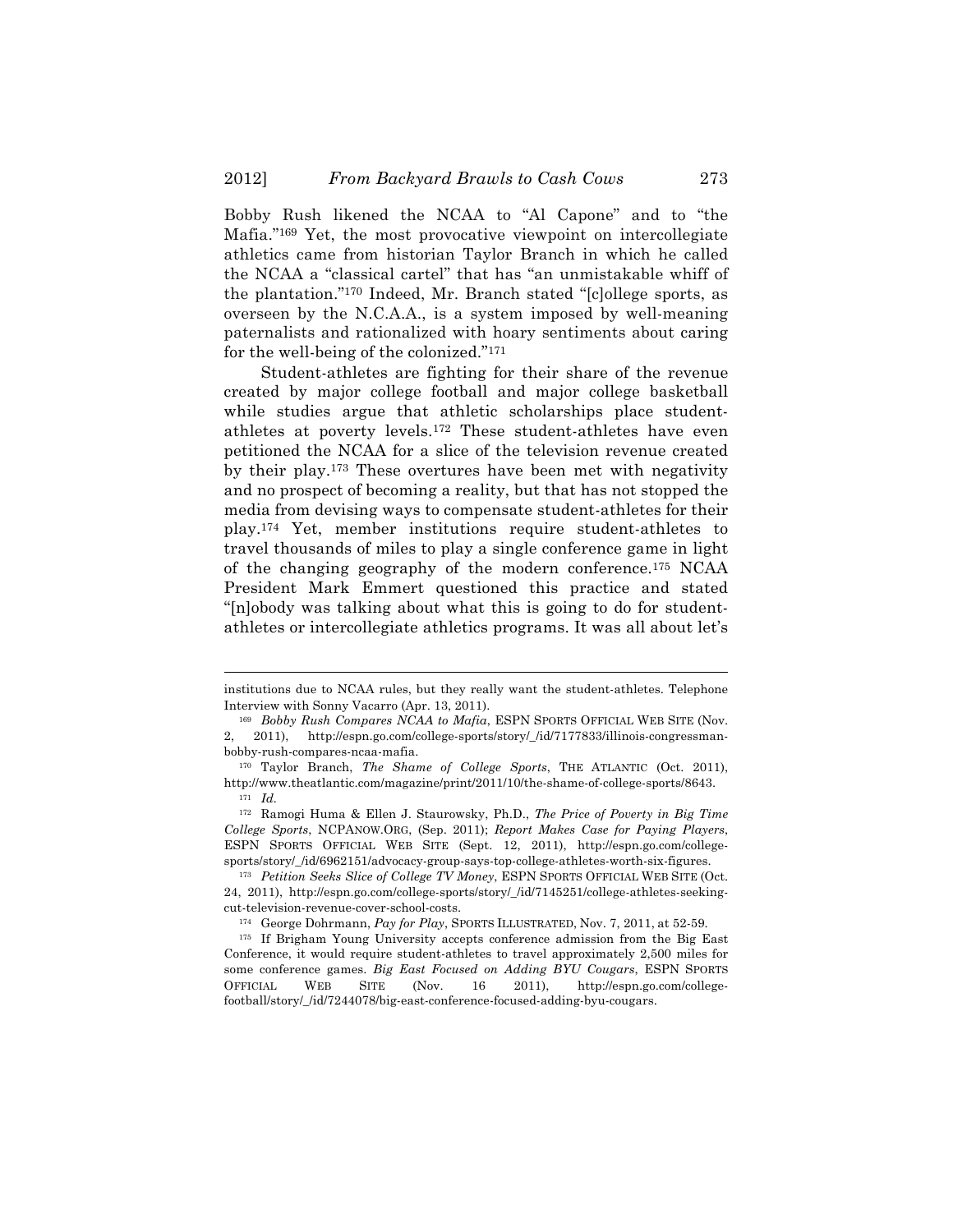make a deal."176 University of Texas head football coach Mack Brown had a similar take on conference realignment and stated "[a]s much as we talk about money, as much as we talk about college football . . . we better go back and make sure that we're taking care of the players  $\dots$ ."<sup>177</sup>

By all means, revenue in intercollegiate athletics is important and vital to the success of student-athletes and institutions of higher learning. It is important to provide opportunities to student-athletes and to the student body at large to share in high-level intercollegiate competition. Still, in the quest to secure the largest media rights agreements and best coaches, the powers of intercollegiate athletics forget about the welfare of student-athletes. Also, the frequent travel across the country to compete throughout the week hinders the academic aspects of being a student-athlete. Although athletic directors, conference commissioners, and executives at the NCAA discuss academics as often as they mention athletic endeavors, the facts support an ever increasing athletic pressure and a time commitment that substantially exceeds the twenty-hour weekly maximum prescribed by the NCAA.178

In sum, there are two ways to account for the increased commercialization of intercollegiate athletics: (1) regulate commercialization and place an emphasis on being a student before being an athlete; or (2) allow student-athletes to seek compensation whether through the institution or third-parties. If intercollegiate athletics continues to grow commercially, it is only common sense that student-athletes will continue to voice their desire to be compensated. Student-athletes read the nearly daily headlines that discuss conference movement among institutions, lucrative bowl packages, and television rights agreements.

Conference realignment is akin to a professional sports franchise seeking to gain a larger fan base in a new territory. Intercollegiate athletics is supposed to be different and student-

<sup>176</sup> *Mark Emmert Tries to See Beyond Money*, ESPN SPORTS OFFICIAL WEB SITE (Sep. 28, 2011), http://espn.go.com/college-sports/story/\_/id/7032299/ncaa-prez-asksschools-consider-more-money.

<sup>177</sup> *OU Authorizes Prez to Act on Pac-12*, ESPN SPORTS OFFICIAL WEB SITE (Sept. 20, 2011), http://espn.go.com/college-sports/story/\_/id/6992952/regents-oklahomasooners-texas-longhorns-ok-presidents-act-pac-12.

<sup>178</sup> Student-athlete participation shall be limited to a maximum of four hours per day and twenty hours per week. 2011-2012 NCAA DIVISION I MANUAL § 17.1.6.1 (2011).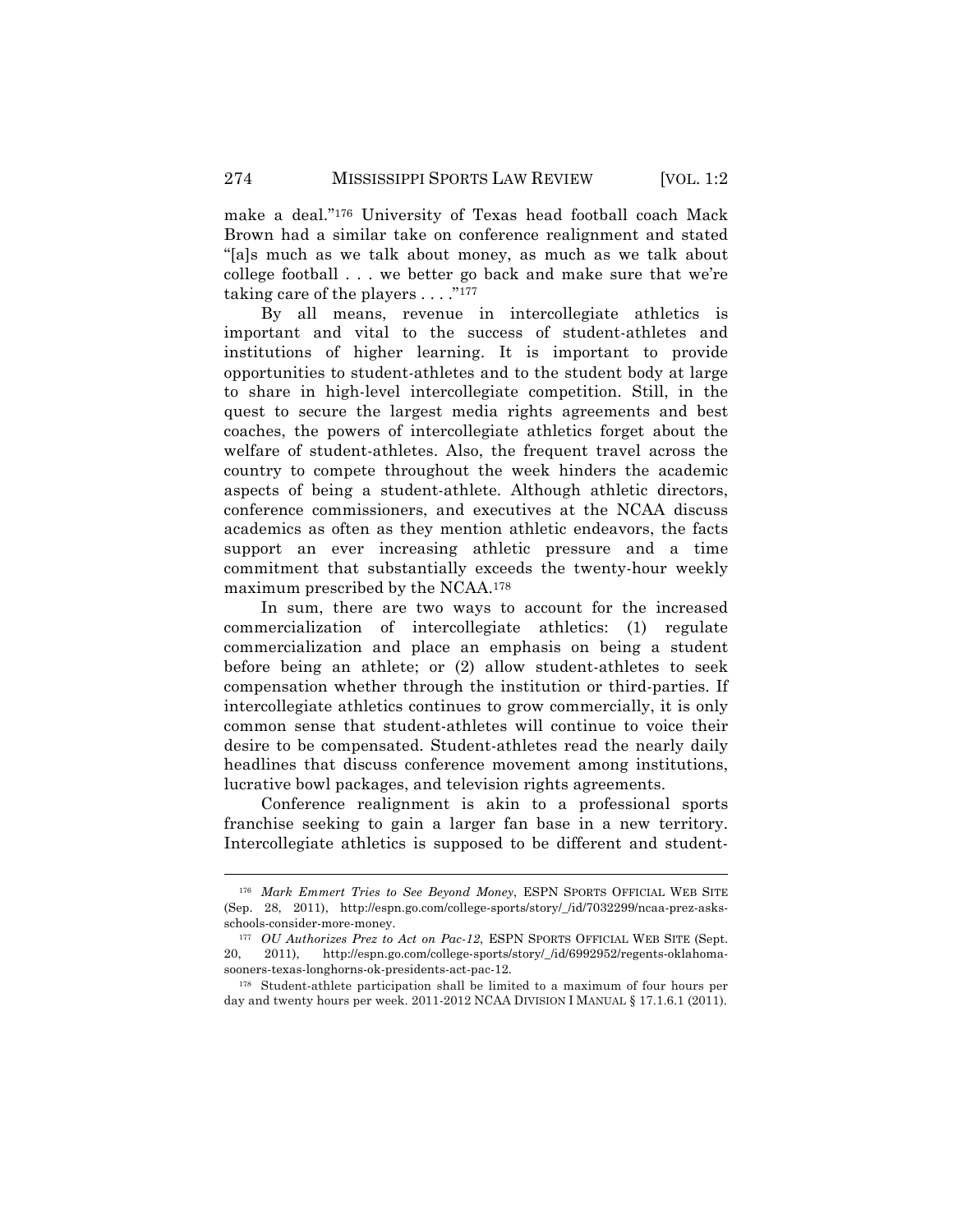athletes are supposed to be pursuing avocation rather than a vocation.179 Treating student-athletes as a pawn in a greater scheme is creating an ever-increasing distaste for the establishment of intercollegiate athletics. It is time to return the attention to the student-athlete and allow them to have a voice in conference realignment. Unfortunately, the designated individuals that are supposed to be looking out for student-athletes' better interests have failed to account for the realities of being a modern day student-athlete.

#### *B. What Happened to the Rivalries?*

Rivalries in college sports are like no other in all of sports. Top rivalries have been the subject of fight songs, books, and coffee shop debates. To see a stadium split completely in half with one side of the stadium wearing one color and the other side wearing another color is something only synonymous with intercollegiate athletics. Despite rivalries being a fabric of American culture, conference realignment threatens to rob fans, alumni, and student-athletes of the opportunity to rejoice in the sanctity of state versus state and school versus school.

It is widely reported that coaches and administrators have renounced the importance of the some of the most revered rivalries in all of sports. In college sports, rivalries have names like the Red River Rivalry,180 the Border Showdown,181 and the

<sup>179</sup> "Student-athletes shall be amateurs in an intercollegiate sport, and their participation should be motivated primarily by education and by the physical, mental and social benefits to be derived. Student participation in intercollegiate athletics is an avocation, and student-athletes should be protected from exploitation by professional and commercial enterprises." *Id.* at § 2.9.

<sup>180</sup> The Red River Rivalry is one of the most hotly anticipated athletic events of any given year pinning the University of Oklahoma against the University of Texas. The rivalry began in 1900 and currently plays annually in Dallas, Texas. *AT&T Red River Rivalry*,http://www.fairpark.org/index.php? option=com\_content&view=article&id=223.

<sup>181</sup> The Border Showdown, formerly known as the Border War, is annual series of athletic contests between the University of Missouri and the University of Kansas. *M&I Border Showdown Series*, MUTIGERS.COM, http://www.mutigers.com/ot/bordershowdown.html. The hatred between Missouri and Kansas dates back to 1863 when William Quantrill of Missouri slaughtered citizens of Lawrence, Kansas and set the city on fire. Austin Murphy, *Bordering on Hatred*, SPORTS ILLUSTRATED, Nov. 28, 2011, at 58. After raids and retaliatory attacks ceased, in 1893, the University of Missouri and the University of Kansas settled into a 120-year war on the gridiron. *Id.* Following a University of Missouri victory on November 26, 2011, these two fine institutions may never meet again. *Tigers Trounce Jayhawks 24-10 in Border Showdown*,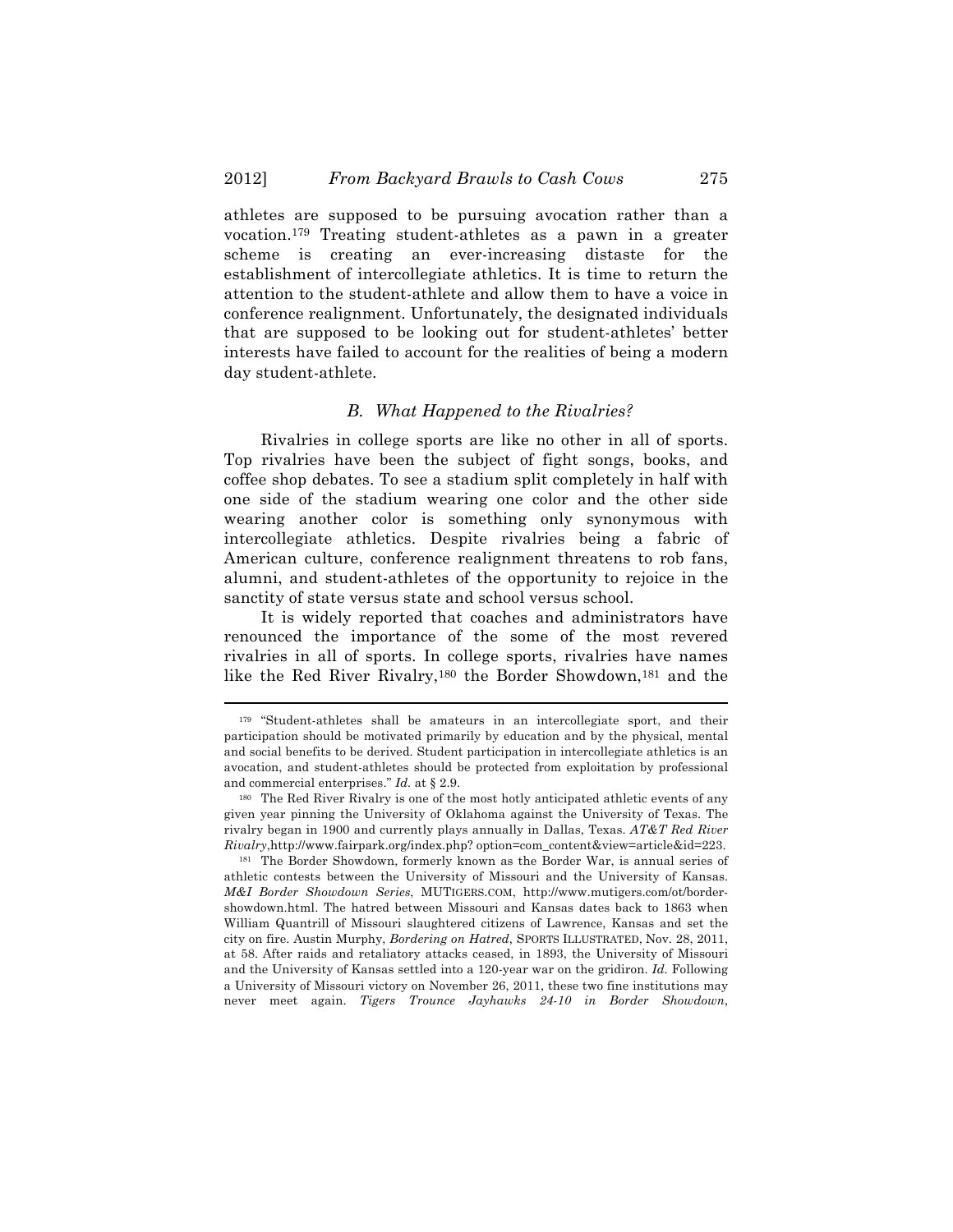Lone Star Showdown.182 Yet, these monumental events can be easily disregarded. The University of Kansas ("Kansas") indicated that it will no longer compete against the University Missouri ("Missouri") when Missouri announced it was leaving the Big 12 for the SEC, which would end over one hundred years of competition in the Border Showdown.183 Similarly, Oklahoma head football coach Bob Stoops said he could envision a time when Oklahoma and UT would not compete against one another in the Red River Rivalry.184

The State of Texas has seen no rivalry like the hatred between UT and Texas A&M, which possibly concluded in 2011 or is taking a hiatus until at least 2019.185 The Lone Star Showdown began on October 19, 1894, in Austin, Texas with UT winning 38 to 0.186 Both institutions make reference to one another in their respective fight songs. Texas A&M's War Hymn makes multiple references to UT:

> Hullabaloo, Caneck! Caneck! Hullabaloo, Caneck! Caneck!

All hail to dear old Texas A&M Rally around Maroon and White Good luck to dear old Texas Aggies They are the boys who show the real old fight

<sup>186</sup> *See* Burka, *supra*, note 133 at 118.

<sup>!!!!!!!!!!!!!!!!!!!!!!!!!!!!!!!!!!!!!!!!!!!!!!!!!!!!!!!!!!!!!!!!!!!!!!!!!!!!!!!!!!!!!!!!!!!!!!!!!!!!!!!!!!!!!!!!!!!!!!!!!!!!!!!!!!!!!!!</sup> MUTIGERS.COM (Nov. 26, 2011), http://www.mutigers.com/sports/mfootbl/recaps/112611aaa.html.

<sup>182</sup> The Lone Star Showdown pins the University of Texas against Texas A&M University. *See* Burka, *supra*, note 134 at 118; *see generally* W.K. Stratton, BACKYARD BRAWL: INSIDE THE BLOOD FEUD BETWEEN TEXAS AND TEXAS A&M (New York, NY.: Three Rivers Press, 2002). The rivalry began in 1894 and the University of Texas currently leads the series 76-37-5. *See* Burka, *supra*, note 134 at 118; *Tex. v. TA&M*, ESPN SPORTS OFFICIAL WEB SITE (Nov. 24, 2011), http://m.espn.go.com/ncf/gamecast?gameId=313280245&wjb.

<sup>183</sup> *Missouri Hopes to Join SEC*, ESPN SPORTS OFFICIAL WEB SITE (Oct. 6, 2011), http://espn.go.com/college-sports/story/\_/id/7063633/missouri-tigers-hope-join-sec-hadwanted-big-ten-invite-most.

<sup>184</sup> *OU Coach: End of Rivalry Not Unlikely*, ESPN SPORTS OFFICIAL WEB SITE, (Sep. 7, 2011), http://espn.go.com/college-football/story/\_/id/6936844/oklahoma-sooners-bobstoops-see-future-texas-longhorns-rivalry.

<sup>185</sup> *Texas AD to A&M: Our Schedule is Full*, ESPN SPORTS OFFICIAL WEB SITE, (Oct. 15, 2011), http://espn.go.com/college-football/story/\_/id/7103015/texas-longhorns-delossdodds-tells-texas-bill-byrne-nonconference-schedule-full-2018.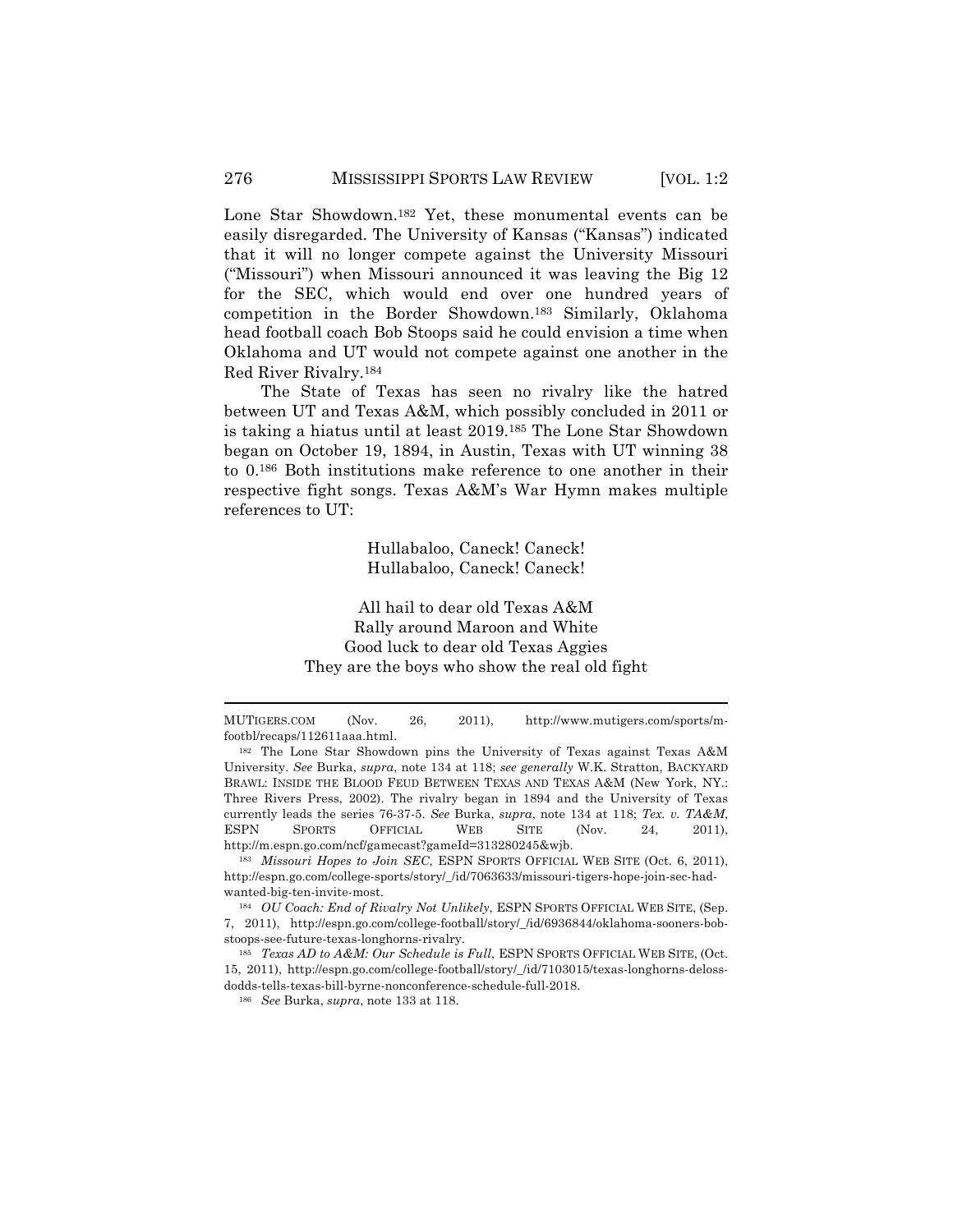That good old Aggie spirit thrills us And makes us yell and yell and yell So let's fight for dear old Texas A&M We're going to beat you all to Chig-gar-roo-gar-rem Chig-gar-roo-gar-rem Rough Tough! Real Stuff! Texas A&M!

Good-bye to texas university So long to the orange and the white Good luck to dear old Texas Aggies They are the boys that show the real old fight "The eyes of Texas are upon you . . ." That is the song they sing so well So good-bye to texas university We're going to beat you all to Chig-gar-roo-gar-rem Chig-gar-roo-gar-rem Rough Tough! Real Stuff! Texas A&M!187

Similarly, UT takes jabs at Texas A&M in response to the Texas A&M War Hymn as follows:

> Texas Fight! Texas Fight! And it's goodbye to A & M. Texas Fight! Texas Fight! And we'll put over one more win. Texas Fight! Texas Fight! For it's Texas that we love best. Hail, Hail, the gang's all here, And it's goodbye to all the rest!

Yea, Orange! Yea, White! Yea, Longhorns! Fight! Fight! Fight! Texas Fight! Texas Fight! Yea, Texas Fight! Texas Fight! Texas Fight! Yea, Texas Fight!

<sup>187</sup> Texas A&M University, *War Hymn.*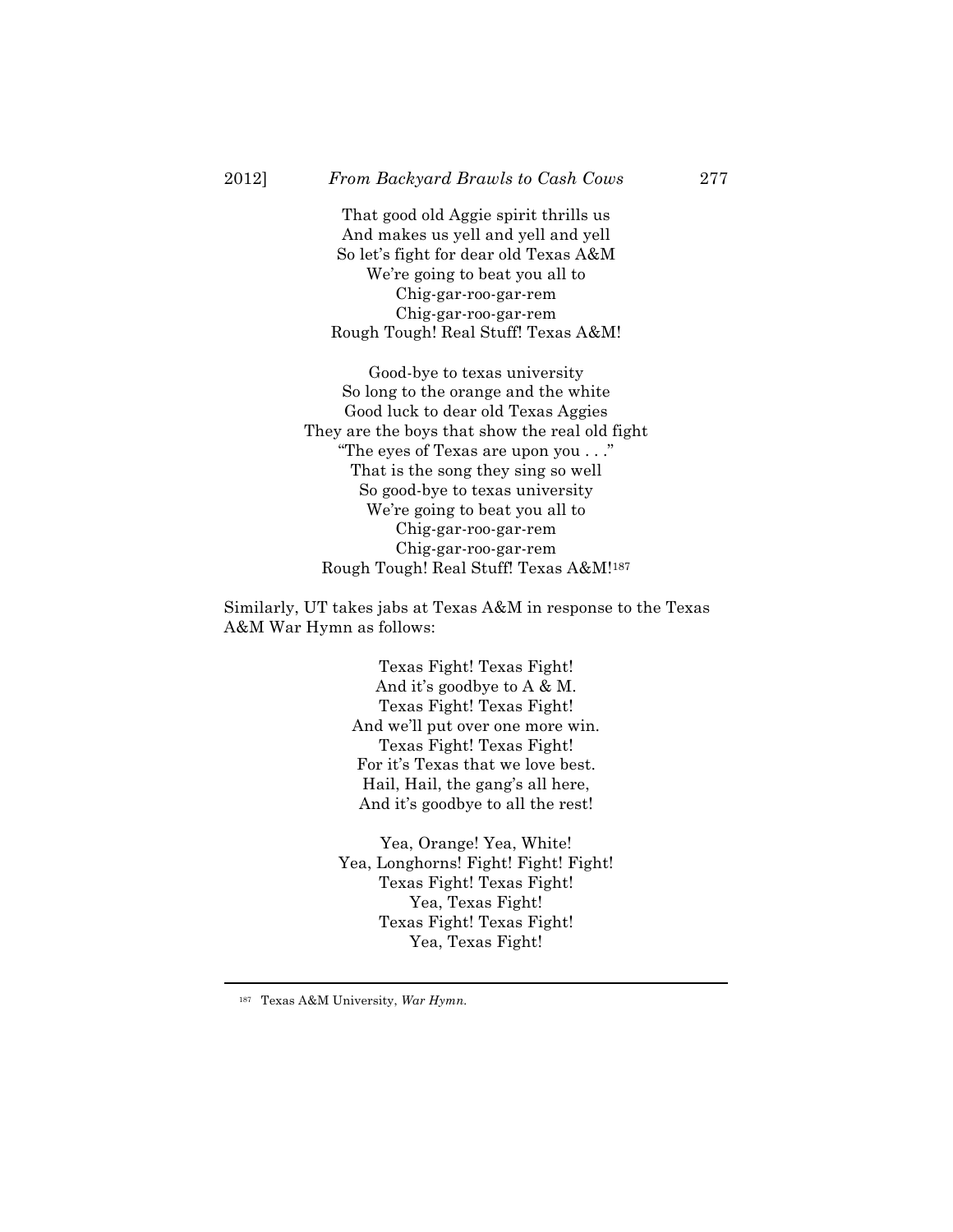The 'Eyes of Texas' are upon you, All the live long day! The 'Eyes of Texas' are upon you, You cannot get away! Texas Fight! Texas Fight! For it's Texas that we love best! Hail, Hail, the gang's all here! And it's goodbye to all the rest!<sup>188</sup>

These fight songs, chants, and displays of camaraderie are different than professional athletics. Unlike professional sports, thousands of alumni travel to each game and cheer loudly for their alma mater. The tradition and history is based on the alumni that played on the field of battle or cheered loudly in the stands during these unprecedented athletic contests.

Research shows that alumni, of the very institutions that are seeking to or have left their conferences, prefer traditional rivalries in close geographic proximity to one another.189 In fact, 76 percent of fans and alumni favor traditional rivalries.190 Close proximity allows institutions to develop natural rivalries that extend for hundreds of years. Indeed, the alumni can take part in rivalries and can support their teams by traveling to weekly football contests. Now that conferences are expanding their geography to spread thousands of miles, it is next to impossible for fans, alumni, and parents to travel to each athletic contest. It is both cost and time prohibitive. As such, universities have failed to honor their commitment to history and the desires of their alumni.

#### V. CONCLUSION

Intercollegiate athletics has risen to a level of enormous commercial success. Thus, many member institutions have focused primarily on increased revenue and mobility at the expense of tradition, student-athlete welfare, and alumni preferences. At this stage, it is important to take a step back and focus on the advantages and disadvantages of making decisions primarily based on the bottom line. Although intercollegiate

<sup>188</sup> University of Texas, *Texas Fight.*

<sup>189</sup> *Conference Realignment Poll*, BAYLOR UNIVERSITY OFFICIAL WEB SITE, http://www.baylor.edu/survey.

<sup>190</sup> *Id.*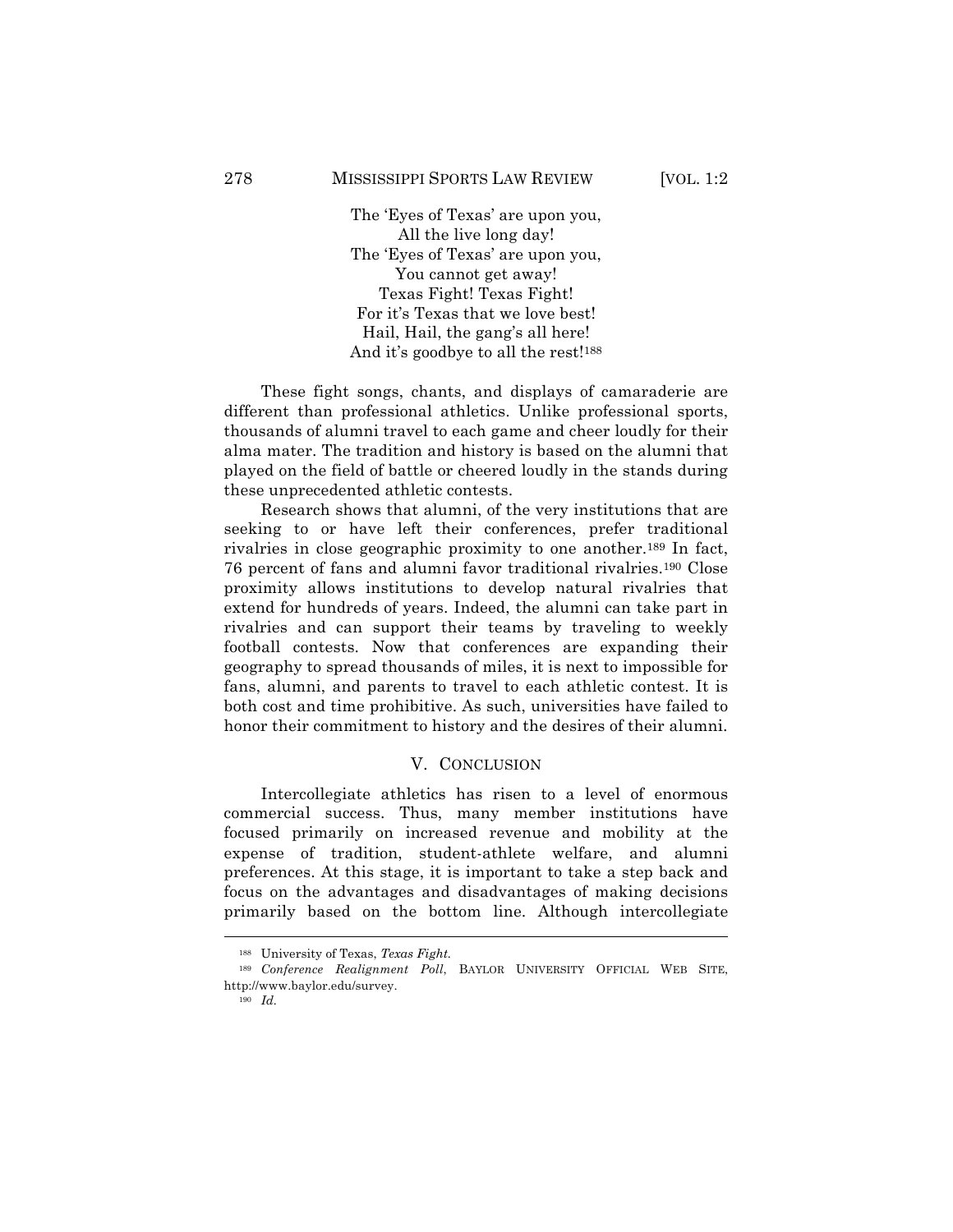athletics are increasingly commercialized, it is necessary to focus on the aspects of intercollegiate athletics that separate it from its professional counterparts. The rich history of traditions cannot be ignored. Nor, can the values administrators express to studentathletes. In sum, conference realignment and focusing primarily on financial rewards is sending the wrong message to studentathletes. Conference member institutions must honor their commitments to their conference affiliates and their studentathletes. Otherwise, intercollegiate athletics will spiral further away from the core distinctions that make intercollegiate athletics unique.